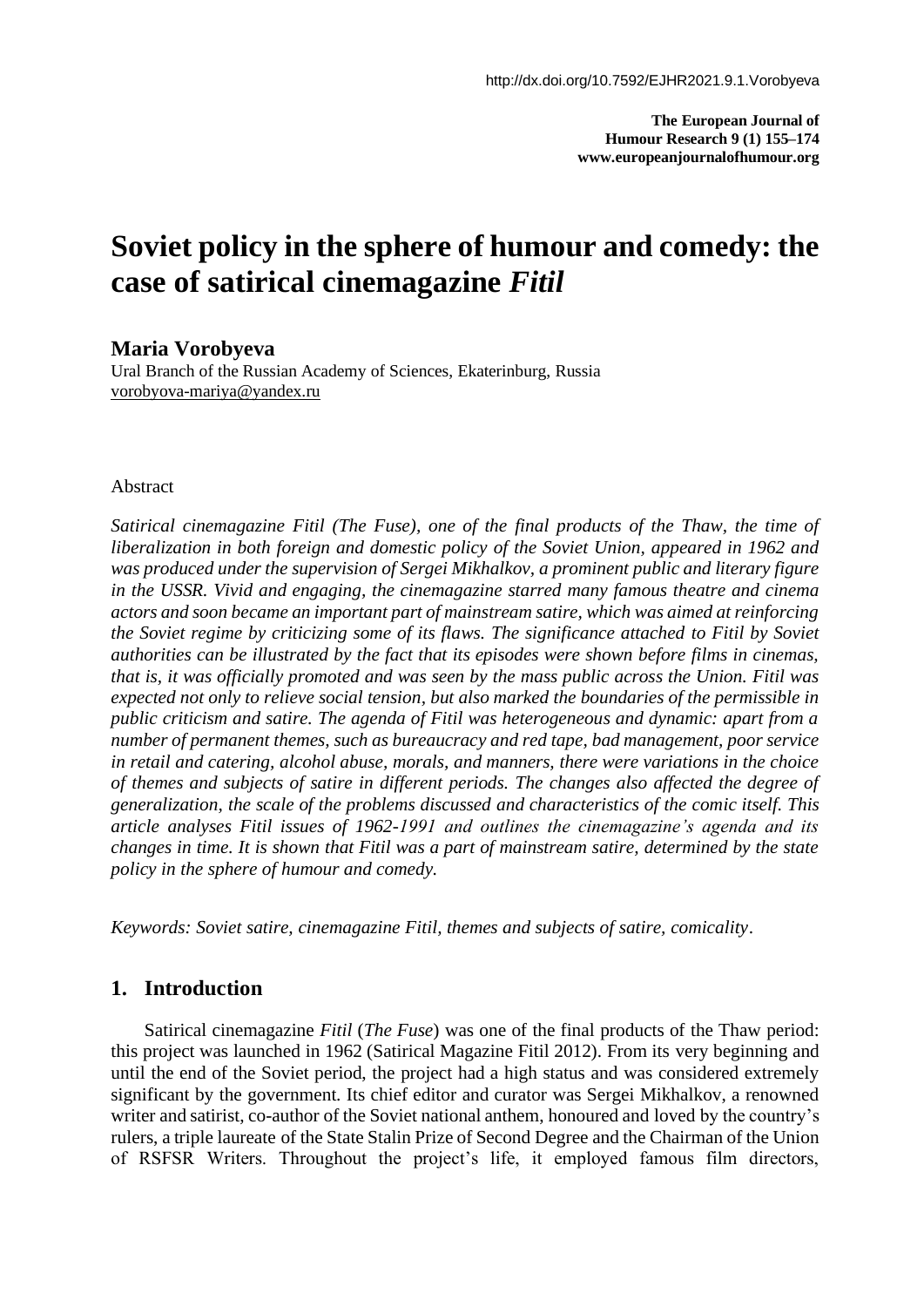screenwriters and prominent cinema and theatre actors.<sup>1</sup> *Fitil's* importance for the government is also emphasized by the fact that its episodes were shown in cinemas before the feature presentation. Because cinema was one of the few generally available public leisure activities in the Soviet period, this presentation slot meant that *Fitil* reached mass audiences across the Union<sup>2</sup>.

What made this cinemagazine so significant? What made it worthy of all the effort and expense in the government's eyes? The reason might lie in the fact that *Fitil* belonged to the heavily censored mainstream satire aimed at reinforcing the Soviet state system while denouncing some of its flaws. *Fitil* not only helped relieve social tension, but also contributed to setting standards in society by creating clear distinctions between the appropriate and inappropriate subjects and themes of criticism as well as determining the acceptable degree of criticism. It can be also supposed that *Fitil* diverted the attention of the mass audience from major social problems to local, less significant ones and to their fake solutions.

The content of the cinemagazine was heterogeneous: even the most persistent themes in its agenda were given different attention in different periods of *Fitil's* existence. During the Soviet period, some themes disappeared and were replaced by others. Moreover, there were certain changes in the nature of the comic itself. Our analysis covers the issues of *Fitil* released between the 1960s and 1990s and identifies the themes explored in different decades as well as the changes in the agenda – in the choice of themes and subjects of satire, characteristics of the comic. Thus, the purpose of this study is to show how *Fitil* reflected the state policy in the sphere of humour and comedy. Similarly to other studies of cinematographic materials, the methodological framework of this study is primarily based on discourse analysis (Turovets 2011). The discourse analysis method was supplemented by the method of semantic analysis and the hermeneutic method.

To conclude, it seems necessary to clarify the concepts we are going to use further: the comic is understood here as the quality with which the human mind endows things when it observes a contradiction between reality and aesthetic ideal and this observation engenders amusement; satire, as the use of ridicule to expose or denounce negative aspects of reality; comedy, as a genre that uses different forms of mockery (e.g. humour or satire); humour, as a form of mockery over specific weaknesses and wrongdoings; irony, as another form of mockery that arises when intended meaning (disapproval) is implicitly communicated through the overtly positive literal meaning; grotesque, as a form of mockery that uses hyperbolization of certain flaws; and, finally, absurdization, as a technique based on taking to the extreme the meaninglessness and irrationality of certain phenomena in order to draw attention to them.

## **2. Origins of** *Fitil***: the development of Soviet satire until the 1960s**

Cinemagazine *Fitil* was a part of Soviet mainstream satire. In order to understand the nature of this phenomenon, we need to trace its history from its very beginning in the 1920s until the 1960s and describe its characteristic features.

<sup>1</sup> Аmong them were film directors L. Gaiday, G. Danelia, A. Mitta; screenwriters E. Uspensky, M. Zhvanetsky, S. Altov; actors I. Ilyinsky, S. Filippov, Y. Nikulin, G. Vitsin, F. Ranevskaya, O. Aroseva, T. Peltzer, E. Leonov, A. Shirvindt, Z. Gerdt, R. Bykov, V. Etush, G. Burkov, L. Kuravlev, M. Pugovkin, S. Kramarov, I. Yasulovich, T. Dogileva, N. Krachkovskaya, and, of course, two stars of the show N. Panferov, and Y. Volynstev.

<sup>&</sup>lt;sup>2</sup> After the demise of the USSR, in the 1990s and early 2000s, various Russian TV channels showed Soviet episodes of *Fitil*, thus making them familiar to the post-Soviet public, including the author of this article.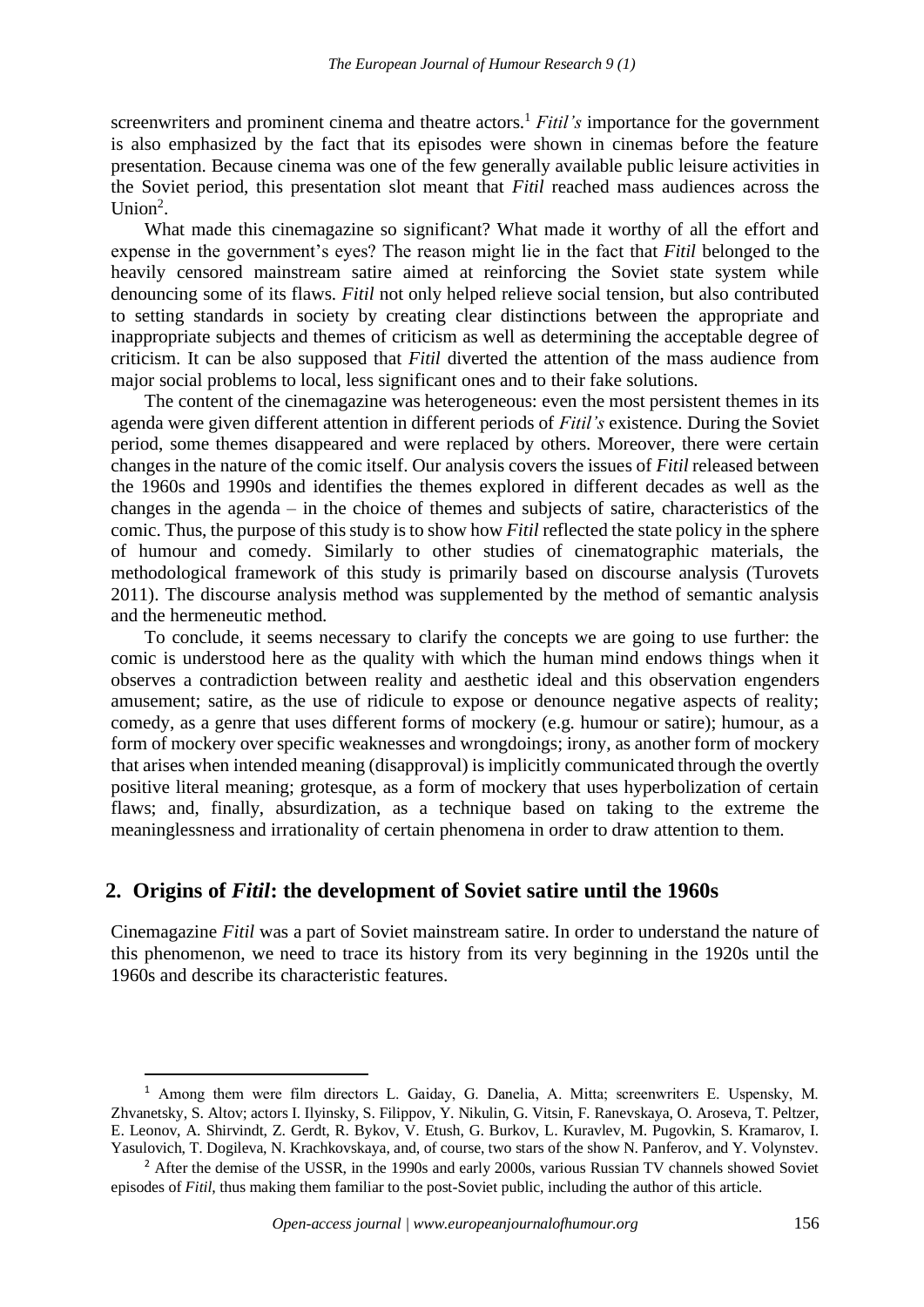The 1920s had an ambivalent effect on Soviet satire – on the one hand, satire flourished in this period, which sparked the satirical talent of many writers and painters.<sup>3</sup> There was a variety of comic genres (opinion article, short story, novel, review, variety show, propaganda concert, slapstick comedy, operetta, and parody). On the other hand, since the early 1920s, Soviet leaders and ideologists questioned the appropriateness of laughter in the new social conditions, in particular the appropriateness of satire and comedy as comedic forms (Oushakine 2013; Kalinin 2013). Participants of the debate about laughter, which lasted throughout the 1920s, set rather narrow boundaries for various forms of the comic. In particular, satire was expected to serve as a weapon in class struggle and 'social disinfection'; the only acceptable target of satire was the Soviet bureaucrat while the forms of critical representation of typical flaws had to be as grotesque and unrecognizable as possible. The emotions of the public were to be kept under control while laughter, as an end in itself, devoid of its performative component, was deemed unnecessary. The end of the debate was marked by the discussion about satire in 1929-1931, when opposing views were given on the role of satire in Soviet society. In the end, some 'middle ground' was established – satire is necessary but not any kind of satire, only satire that exists within clearly prescribed limits (Kalinin 2013; Oushakine 2013).

In the 1930s, clear limits to the freedom of satire were established: satire was expected to be 'positive' and 'constructive', to challenge only certain aspects of the social environment, which otherwise was to be portrayed in an uplifting tone. Satire was to perform an educational rather than entertaining function for the masses; to hyperbolise the drawbacks of Soviet life and those who embody it through grotesque beyond recognition, making these characters as unlikeable as possible. This conclusion can be extrapolated to all types of satire – both in literature and fine arts (Golubev 2008; Oushakine 2013).

Such policy resulted in what researchers commonly describe as a decline of satire, that is, marginalization of satirical genres as a part of the general trend towards more 'conflict-free' art. Folklore comic genres such as *chastushki* (satirical or ironic rural folk verses) and proverbs were also 'tamed' by mainstream discourse (Skradol 2011, 2013; Dobrenko 2013). In fact, it is enough to compare the number of satirical magazines in the 1920-1940s: in the 1920s, there was a variety of satirical magazines, based in capital cities and regions; by the early 1930s, the number of satirical magazines dropped to six or seven for the whole country; and by the late 1940s, only three or four magazines were left (Golubev 2008). Satire was supposed to help the government convey its perspective on certain questions by condemning presumptuous bureaucrats or the beliefs, behaviour patterns and views of Soviet citizens that were considered as 'relics of the past'. Making fun of 'systemic' flaws of the Soviet state or criticizing it was not seen as satire's primary tasks.

In his analysis of post-war Soviet satire, Dobrenko, an expert on the culture of the Stalin period, identifies several characteristics which are crucial for our understanding of this phenomenon. In the early 1950s, satire in literature was a kind of occupational drama (plays focused on problems within specific professional spheres or sectors of economy with relationships between the characters as a background) 'spiced up' by dashes of vaudeville. Criticism was usually targeted at post-war Soviet managers and administrators, representatives of the middle and lower ranks of the *nomenklatura*. Satire was predominantly seen as a way of reinforcing the Soviet regime and, therefore, it had to address only a limited range of issues – "formal and bureaucratic attitude to one's responsibilities, unwillingness to heed the criticism coming from below, suppression of this criticism, arrogance, duplicity in the face of the Party, eyewash and window-dressing, insensitivity to people's needs, nepotism and cronyism, immoral behaviour in everyday life and so on" (cit.ex Dobrenko 2013).

<sup>3</sup> Such writers as V. Mayakovsky, M. Zoschenko, D. Kharms, V. Kataev, M. Bulgakov, E. Zamyatin, Y. Olesha, I. Ilf, and E. Petrov, and such painters as B. Efimov, D. Moor, V. Deni, and M. Cheremnykh.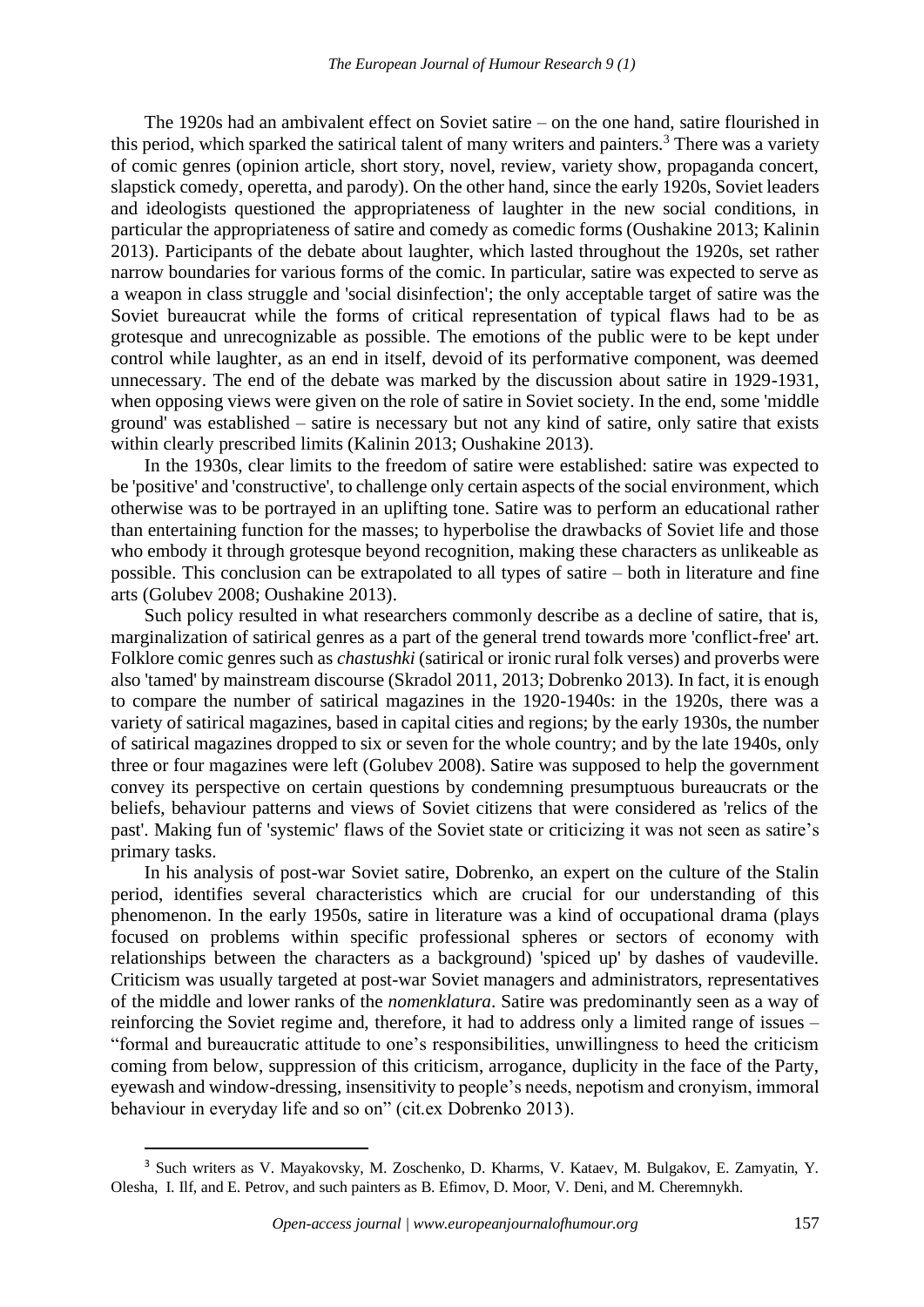The paradox of mainstream Soviet satire was that it was prone to certain types of generalization while its characters were presented as embodiments of typical features but, at the same time, were specific rather than general. In other words, the characters of Soviet satirical plays were not shown as typical representatives of the state system, their faults and flaws were emphatically depicted as exceptions from the general rule. Thus, the comic effect was largely created not through generalization (e.g. bureaucracy as a whole) but through depiction of individual bureaucrats.

Satire exposed bureaucrats' wrongdoing by showing how the faults of this or that character stemmed from their individual traits rather than from the system of public administration. If generalizations were drawn, they usually followed one of the three principles: 1) 'degeneration of the bureaucratic apparatus'; 2) criticism of individual bureaucrat's negative traits, such as cynicism, hypocrisy, and conceit; 3) criticism of the excesses in state government resulting from the faults of specific administrators (formalism, insensitivity, and eyewash). Satirical plays were often a product of large-scale political campaigns (Dobrenko 2013). As for the visual satire in the period, it mostly shared the same features with literary satire, especially regarding the choice of themes and targets, their presentation and devices used to create a comic effect (Klinova & Trofimov 2017).

The principal task of post-war satire, according to Dobrenko, was to form a publicly acceptable discourse of social criticism. In other words, Soviet satire represented public discontent in such a way as the Soviet power elite wanted it to be articulated. Soviet satire responded to the government's call for bolder criticism of specific flaws, which in practice boiled down to the selection of specific flaws, presented in isolation from the wider systemic context, and eventually substituting the former for the latter. Thus, satire became similar to the genre of opinion article, which used facts but did not make generalizations. Soviet satire adhered to the key principle of 'mimesis', which underpinned the art of socialist realism – simulation of problem-solving by offering only superficial, symptomatic solutions and substituting imaginary problems for real ones. As a result, the goal of satire was not to discuss thorny social questions but to prevent the public from raising them. The pivotal task for satire was to make false diagnoses (Dobrenko 2013) and, consequently, to prescribe the wrong 'treatment'.

The Thaw period was also characterized by a general increase in interest, including the academic sphere, in laughter, humour and comedy. This interest reached its peak in the mid-1960s, as it is convincingly shown in the seminal work by P. Vail and A. Genis, *In the 1960-s. The World of the Soviet Man* (2001). One of the Soviet scholars who dealt with the problem of humour and comedy in its various manifestations was the aesthetician Y. Borev. His early works on this topic came out in 1955 and 1956. In 1957, he published the book *On Comedy*, which, according to an aesthetician L. Stolovich, was the first Soviet monograph entirely devoted to the question of the comic. The very fact of these publications may be considered as a sign of the times (Vorobyeva 2015). In the 1960s, new formats of humour and satire emerged, such as the TV show 'KVN' (Club of the Merry and Quick-Witted), first released in 1961 (KVN: The History of the Project's Creation and Name 2008).

The cinemagazine *Fitil*, which appeared in 1962, was a part of this trend. In the 1960s, there was a certain revival of traditional journalistic genres and formats – for example, in 1967, 'Literaturnaya gazeta' started a section devoted to humour and satire entitled '12 Chairs Club' (Kudryavtseva 2004). Satire of the Thaw period resembled that of the two previous periods in that, like its predecessors, it strove to present systemic failings as a result of the human factor and to silence real problems by replacing them with artificially contrived ones (see Grinko & Shevtsova 2018). Vail and Genis describe the nature of satire of the Thaw period the following way: "Laughter became the synonym of truth. This truth-laughter had two goals: destruction of the negative and reinvigoration of the positive. Satire, which was not so different from satire of the previous years, dealt with the first task successfully by depicting the same exaggerated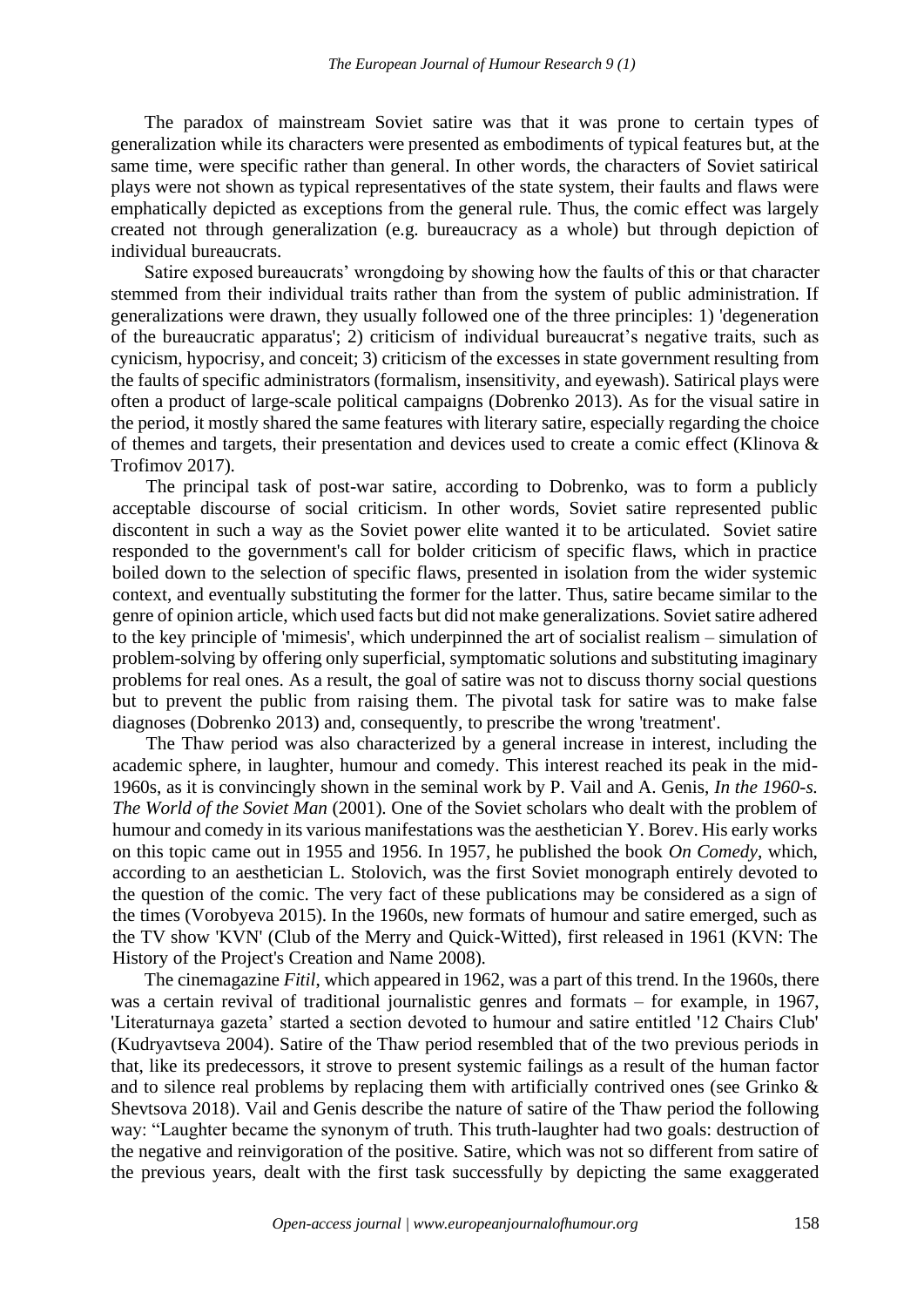villains, enhancing the belief into the immediate effect of denunciation" (Vail & Genis 2001: 148).

It was in these conditions – with the corresponding starting 'capital' and encumbrances – that the satirical cinemagazine *Fitil* began its life.

# **3. Results**

The Soviet period in the history of *Fitil* lasted from 1962 to 1991. In total, there were 357 issues, with 12 issues per year on average, and over 1,000 episodes. Each issue consisted of three or four episodes, usually one or two documentaries made in the style of investigative journalism, one animated episode and one fiction-film episode. The documentary episodes did not normally include a satirical component because they pursued another aim – to show local problems and to identify those responsible for them. In this case, specific names and job positions were usually given. Animated episodes often contained satirical elements not only in terms of the topics and targets of satire, but also in terms of visual representation.

Due to the large amount of material, we decided to limit the analysis only to fiction-film episodes and exclude documentaries and animated episodes. An additional reason why documentary episodes were not considered is that, for the most part, they were not satirical while the main focus of this study is satire. We also did not include animated episodes because then we would have to analyse the visual representations of the subjects of mockery, which would take us too far beyond the scope of this paper.

Overall, we analysed 322 episodes, that is, one third of the cinemagazine's content in the Soviet period. Some episodes were available from the website [https://fitilonline.ru/](about:blank) and some from YouTube. We faced certain difficulties at the stage of selection since not all fiction-film episodes were available, which means that our conclusions are by no means final.

It should also be noted that there is a similar study by Eremeeva on the dominant themes and problems in the printed satirical magazine 'Perets' (Pepper), although there are some differences in the period covered by the research, the size of the sample and the nature of the material. Eremeeva analysed publications from 1941 to 1991 and her sample accounted for 2% of the total corpus of this magazine's texts (Eremeeva 2013). Nevertheless, 'Perets' and *Fitil*  share some of the dominant topics (everyday life and work of Soviet people, social vices, scarcity of food and consumer goods) and the main characters (bureaucrats and ordinary Soviet citizens).

The results of the analysis of fiction-film episodes of *Fitil* released in 1962-1991 are shown in the following tables, listing the themes, their percentage weight, and the total number of episodes in each decade.

| $N_2$ | <b>Themes</b>                                               | Proportion of themes in<br>the cinemagazine's content |
|-------|-------------------------------------------------------------|-------------------------------------------------------|
| 1.    | Morals and manners, daily life behaviour                    | 26 (29,5%)                                            |
| 2.    | Bad management                                              | 13 (14,7%)                                            |
| 3.    | Bureaucracy, red tape                                       | 7(8%)                                                 |
| 4.    | Alcohol abuse in daily life, struggle<br>with<br>alcoholism | 7(8%)                                                 |
| 5.    | Bad services (public catering, retail, hospitality          | $6(6,8\%)$                                            |
|       | industry, public utilities)                                 |                                                       |
| 6.    | Inefficiency in the workplace                               | (4,4%                                                 |

Table 1. Themes of *Fitil* in the 1960s (88 episodes)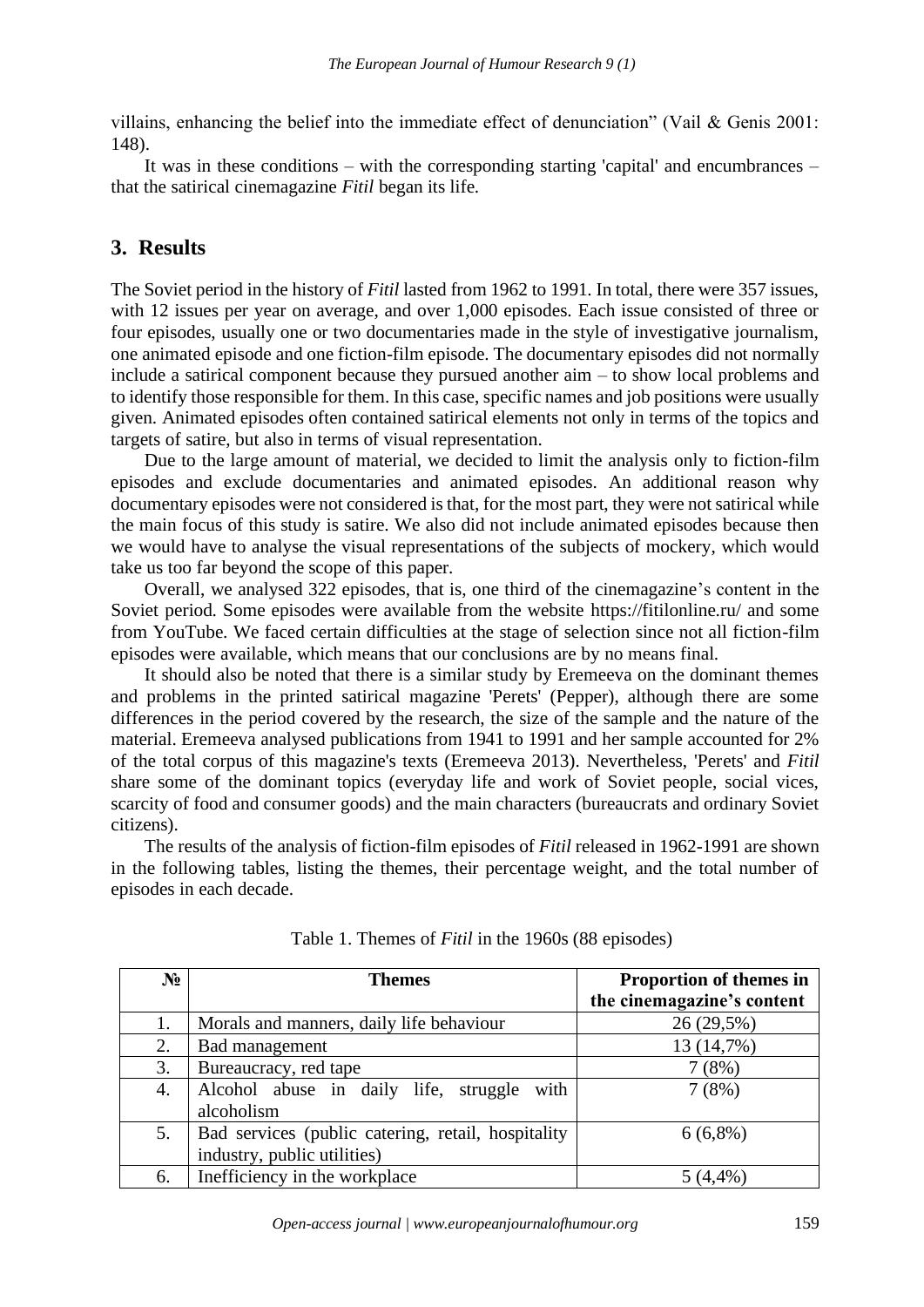| 7.  | Fraud in the workplace and in daily life           | $4(4,5\%)$ |
|-----|----------------------------------------------------|------------|
| 8.  | Theft in the workplace and in daily life           | $4(4,5\%)$ |
| 9.  | Poor quality of products                           | $3(3,4\%)$ |
| 10. | Bribery and extortion                              | $3(3,4\%)$ |
| 11. | Interaction with foreigners, 'kowtowing to the     | $2(2,3\%)$ |
|     | West'                                              |            |
| 12. | Socialist realism                                  | $2(2,3\%)$ |
| 13. | Miscellaneous: scarcity of goods, poaching,        | $6(6,8\%)$ |
|     | deficiencies of the education system, over-        |            |
|     | reporting, abuse of office, employees slacking off |            |
|     | at work                                            |            |

The following summaries of the episodes illustrate how the themes listed in Table 1 were presented and explored in *Fitil* (each theme is illustrated with one to four examples).

## **1.** *Morals and manners, daily life behaviour:*

*Berries***, 1964:** a young man spoke rudely to an elderly woman, jumped the queue to a flower stall, bought all the flowers, stole somebody else's taxi, hurried to his girlfriend, but then it turned out that the elderly woman was his girlfriend's mother.

## **2.** *Bad management:*

*Irreplaceable*, 1967: after being discharged from hospital, the manager came to work, disrupted the smooth workings of his brigade, had another fit of illness, and had to be hospitalised again.

## **3.** *Bureaucracy:*

*Come Tomorrow***, 1966:** a bureaucrat humiliates his visitor demanding that he should bring absurd and unnecessary papers and refusing to approve his application.

## **4.** *Alcohol abuse and struggle with alcoholism:*

• *Before the Decree*, 1966: this episode describes a situation before the decree was signed<sup>4</sup>: the protagonist gets drunk as soon as a shop is open, gets into mischief, harasses a woman, takes an ice-cream away from a child, slaps a young man in the face, a fight ensues, and both of them end up being arrested by the militia.

• *Out of Joy*, 1969: the wife is so happy to see her husband come home sober and bring his salary that she buys him vodka herself.

## **5.** *Bad service (catering, retail and hospitality industries, public utilities):*

● *Poppy Seed Pastry***, 1965:** restaurant waiters make a point of ignoring the visitor who wants to make a small order; their behaviour changes dramatically when he starts ordering expensive dishes and alcohol.

● *Business Traveller***, 1965:** the protagonist is surprised at the ideal service in the hotel but later, when he wakes up to find himself at a railway station, he realizes that what he saw was just a dream.

● *House Painter***, 1967:** a house painter is rude to his customer, who is a fragile, cultured woman. The house painter is unable to do his job properly and delays the completion of the refurbishment she wants him to make.

• *Way Out*, 1966: there is a poster on the wall of a store calling for a better quality of service. The shop assistant is polite with her customers but she cannot provide even the basic level of services, such as giving them the paper to wrap their purchases. A resourceful

<sup>4</sup> The Presidium of the USSR Supreme Soviet passed a decree 'On Increasing the Liability for Hooliganism' on 26.07.1966, which increased the severity of punishment for appearing intoxicated in public.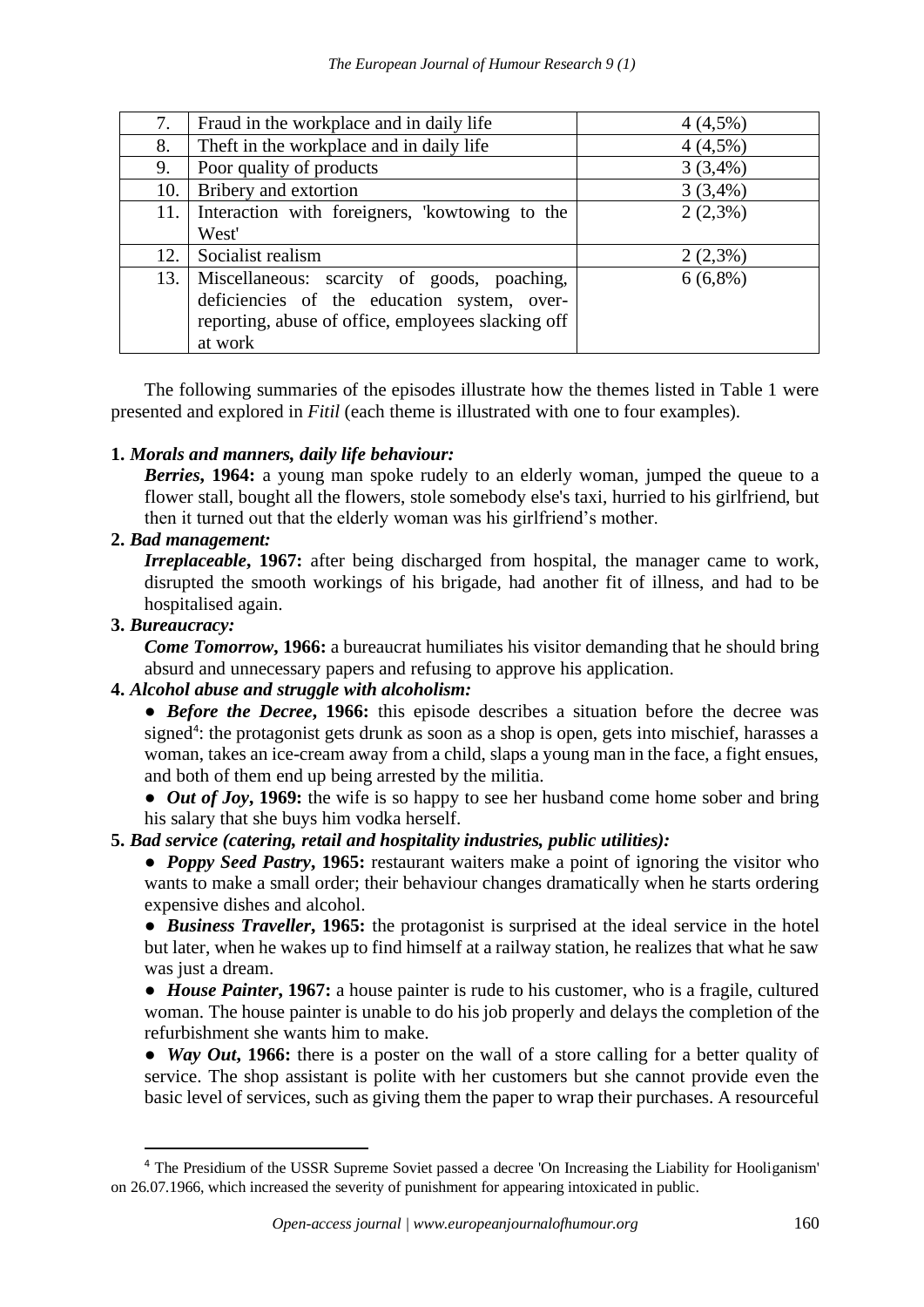customer uses the poster to wrap his goods. Shop assistants draw their own conclusions from the situation by framing the next poster.

**6.** *Inefficiency in the workplace:*

• *Solid Reason*, 1967: even though the task of heating water in a boiler room at a railway station is quite easy, the worker responsible for it is too lazy to perform his duty.

## **7.** *Fraud in the workplace and in daily life:*

● *Permanent registration***, 1964:** the episode describes a scheme of cheating the *propiska*  (residence registration) system, in which a son and his wife ask his parents living in the countryside to come and stay with them in the city, then register them in the apartment to apply for a larger one on the grounds that the parents are old and sick. After the application is granted permission, the parents are sent back to the country.

● *Traineeship***, 1967:** an experienced shop-assistant teaches a trainee to trick customers into buying unripe watermelons.

## **8.** *Theft in the workplace and in daily life:*

• *Victim*, 1962: the director of a fabric store is engaged in embezzlement schemes. When his flat is burgled, he tries to conceal the amount of damage, but when the burglar is caught, the amount of property stolen is disclosed and thus the director's affluence is also exposed.

● *The Birthday Boys***, 1966:** two boys get birthday gifts from their fathers – one gets a spoon with his name engraved on it and the other, a spoon stolen from the train dining car.

#### **9.** *Low quality of production:*

*120%,* **1963:** the factory producing door locks has reported overachievement of the plan by 120%. However, people who are moving into new apartments throw the door locks away because they are of low quality and can be opened with the same key.

#### **10.** *Bribery and extortion:*

• *The Keys*, 1962: a state official in charge of public funds is made more inclined to sign the papers through flattery and bribes such as a lavish dinner and attention of a beautiful woman.

• *Dear Guest*, 1969: when a state inspector comes to a restaurant, he is declared the restaurant's 100th client and is presented with what is considered a luxury gift by Soviet standards – a refrigerator filled with food.

#### **11.** *Foreigners, 'kowtowing to the West':*

• *It Didn't Work Out*, 1964: foreign tourists are offering Soviet children chocolate and cigarettes as a treat but the children refuse, pretending that they already have all this in abundance and of higher quality.

● *Fashion Shoes***, 1965:** Soviet shoes are criticized by ladies at a fashion show. However, the same kind of fashion shoes imported from France is later praised by the same ladies as perfect.

## **12.** *Socialist realism:*

*From Life***, 1968**: at an art exhibition, a group of visitors are looking at paintings. The most imposing-looking visitor comments on the pictures showing idealised *kolkhoz* women and women scientists: 'This looks bright and typical!' When the group approaches a painting depicting a female loader carrying a heavy bag, the 'expert' pronounces the verdict: 'It is not typical! It can never happen in real life'. The painting turns out to be a view from the window overlooking a group of working female loaders.

Comedy in *Fitil* of the 1960s is soft and muted, which makes it closer to humour and irony than to satire. Comedic devices do not take grotesque forms. The targets of comic mockery were usually specific individuals, such as incompetent managers, boorish people, and lazy workers. The cinemagazine poked fun at certain individual flaws, such as bad manners, lack of education, insensitivity, abuse of authority, and so on. However, it avoided drawing any final verdicts,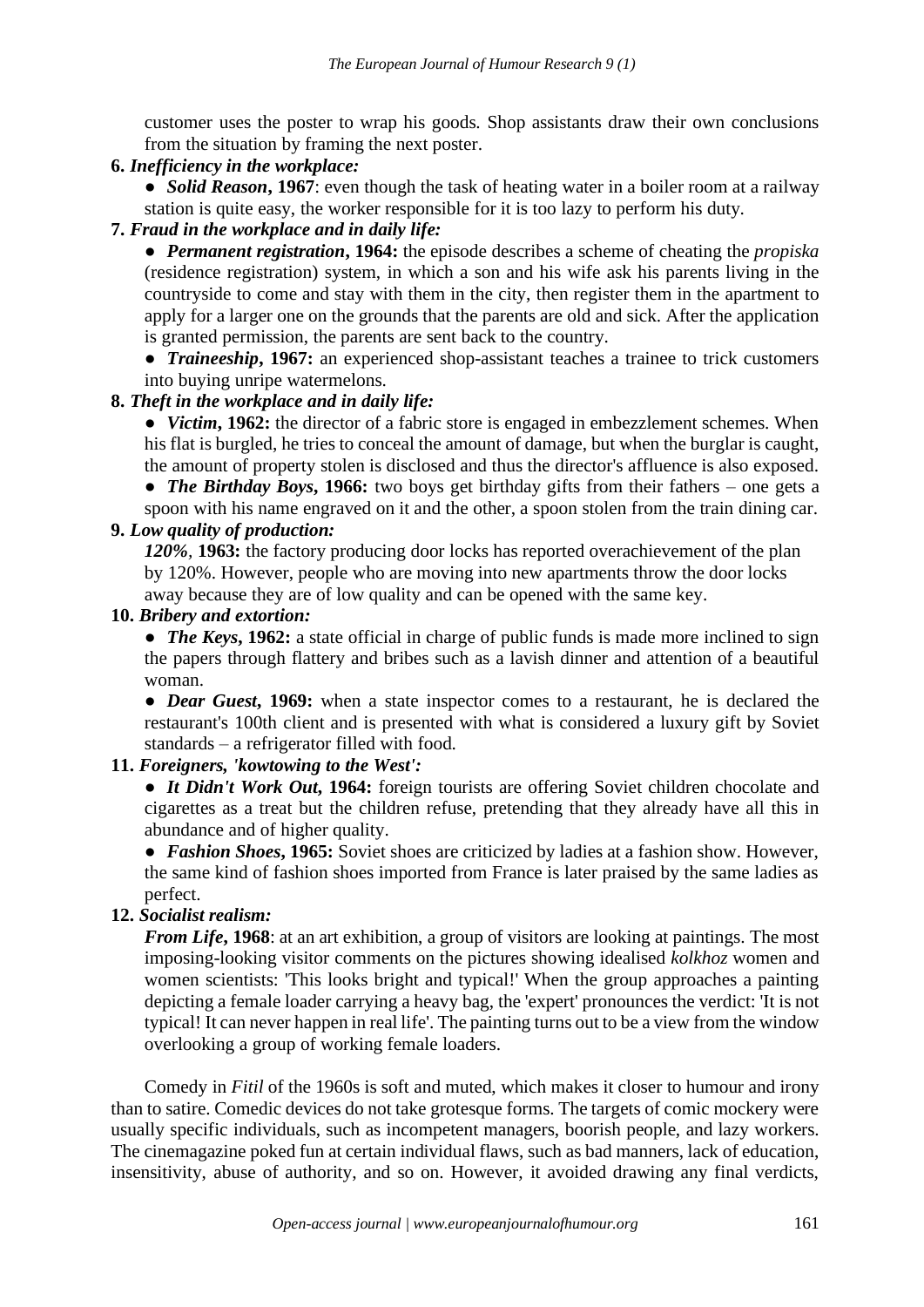leaving its audience hopeful that the situation would change and that morals and manners would improve. Interestingly enough, the episodes of *Fitil* of the 1960s in our sample devote much attention to people's private lives, their manners and behaviour in daily life, which means that the cinemagazine explicitly pursued an educational purpose – to correct the behaviour seen as undesirable. It appears that those who determined the cinemagazine's agenda felt entitled to regulate their audience's private lives and were confident that it was an efficient way to do so.

It should be noted that the fictional episodes of *Fitil*, unlike documentary parts, normally did not identify specific job titles of the characters being criticized, their institutions or even jobs. Instead, they focused on certain negative traits of managers, such as rampant rudeness, incompetency and slackness. On the one hand, *Fitil* seeks to represent distinctive social types, for instance, an abstract bad manager or an abstract bureaucrat; on the other, it also shows its characters as individuals with the sins and vices of their own. No explicit connections between the negative traits of the characters and the core aspects of the state system were drawn, however. In the first decade of its existence, *Fitil* hinted to the audience that the causes of the difficulties lay in the incompetence and negligence of the people working within the system.

| $N_2$ | <b>Themes</b>                                      | Proportion of themes in    |
|-------|----------------------------------------------------|----------------------------|
|       |                                                    | the cinemagazine's content |
| 1.    | Morals and manners, daily life behaviour           | $18(17,1\%)$               |
| 2.    | Bad services (public catering, retail, hospitality | $16(15,2\%)$               |
|       | industry, public utilities)                        |                            |
| 3.    | Bureaucracy, red tape                              | 15 (14,3%)                 |
| 4.    | Bad management, suppression of criticism           | $7(6,6\%)$                 |
| 5.    | gain<br>(use of informal networks)<br>Blat<br>to   | $7(6,6\%)$                 |
|       | advantages, e.g. nepotism and cronyism)            |                            |
| 6.    | Drinking at home and in the workplace              | $7(6,6\%)$                 |
| 7.    | Bad organization of work                           | $7(6,6\%)$                 |
| 8.    | Bribery and extortion                              | $5(4,8\%)$                 |
| 9.    | Inefficiency in the workplace                      | $5(4,8\%)$                 |
| 10.   | Employees slacking off at work                     | $4(3,8\%)$                 |
| 11.   | Poor quality of products                           | $3(2,8\%)$                 |
| 12.   | Stealing in the workplace                          | $3(2,8\%)$                 |
| 13.   | Product shortages                                  | $2(1,9\%)$                 |
| 14.   | <b>Environmental problems</b>                      | $2(1,9\%)$                 |
| 15.   | Miscellaneous: shadow economy, fraud, jokes        | $4(3,8\%)$                 |

Table 2. Themes of *Fitil* in the 1970s (105 episodes)

The new themes which appeared in this period can be illustrated by the following episodes:

#### **1.** *Blat and privileges*

- *Infiltrator***, 1978:** a journalist comes to a furniture store and pretends to be a 'big shot' by referring to various high-status acquaintances: the higher is the status of his alleged 'friends', the more exclusive commodities the store director offers him to buy, circumventing queueing.
- *Exam***, 1978:** the examination board are forced to administer an exam for a minister deputy's niece even though she is three hours late for the exam.
- **2.** *Bad organization of work*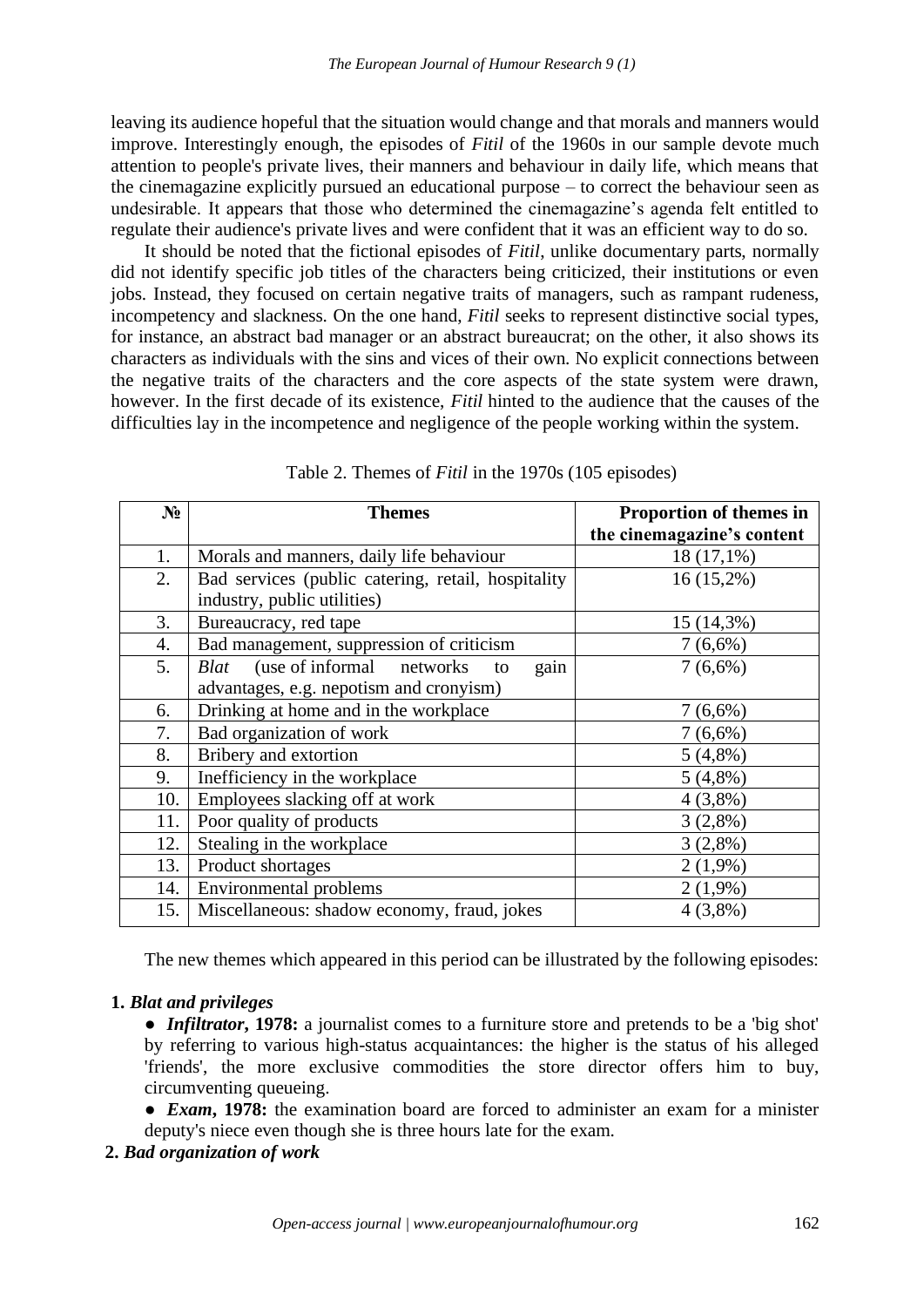*A Fresh Pair of Eyes***, 1976:** a young employee reports to the factory director about a number of flaws he found as well as the bad organization of work in general but the director turns out to be well aware of these facts and is not going to change anything.

## **3.** *Employees slacking off at work*

*Dead Hour*, 1974: the main character has mistaken a manufacturing organization for a sanatorium because nobody did any work and all the staff were busy with their personal matters.

## **4.** *Product shortages*

*Scientific approach,* **1974:** although there are only suits of one type on sale, shop assistants conduct a customer preference survey.

## **5.** *Environmental problems*

*Modern bait*, 1978: two fishermen are sitting next to each other. One of them is getting a bite while the other isn't. When the unlucky fisherman asks the other about the bait he is using, the man shows an ordinary-looking flashlight, which enables the fish to see the bait in dirty, polluted water.

## **6.** *Shadow economy:*

*The Price of Fear*, 1975: the main character comes to the public prosecution office to confess his participation in the shadow economy. It turns out that he has been concealing high income: among other things, he had three mink coats masked as rabbit coats; his *Zaporozhets* car had a Mercedes engine and Cadillac seats; his two-storey dacha was disguised as a cow shed.

## **3.1. Comparison of** *Fitil's* **content of the 1960s and 1970s**

- 1. Episodes that criticize various deviations from social norms as well as bad manners and morals in general constitute the largest proportion of our sample. The percentage of these episodes, however, dropped from 29.5 to 17.1 per cent.
- 2. Bad service in retail, catering, hospitality, public utilities, and transport industries ranks as the second most popular theme and the percentage of such episodes increased from 6.8 to 15.2 per cent.
- 3. The themes of bad management and bureaucracy have changed places in the ranking: in the 1960s, bad managers were mentioned more frequently (14.7 per cent) than bureaucracy and red tape (8 per cent). In the 1970s, more episodes were devoted to bureaucracy and red tape (14.3 per cent) while the theme of bad management, on the contrary, lost some of its popularity (6.6 per cent).
- 4. The theme of bribery was given more attention in the 1970s (its proportion increased from 3.4 to 4.8 per cent) while the themes of alcohol abuse and stealing, on the contrary, were discussed less (the proportion reduced from 8 to 6 per cent and from 4.5 to 2.8 per cent respectively). The interpretation of the problems of alcoholism and stealing underwent some changes: in the 1970s, the cinemagazine targeted not only alcohol abuse in private life, but also drinking and theft in the workplace.
- 5. In the 1970s, the cinemagazine introduced a number of new themes such as *blat* (6.6 per cent), negligence and bad organization of work (6.6 per cent), sloppiness and lack of discipline at work (3.8 per cent), product shortages and environmental problems (1.9 per cent each).
- 6. There are no episodes devoted to the themes of fraud in the workplace and daily life, art (socialist realism) and anti-Western themes.

The number of themes changed insignificantly: in comparison with the 1960s, in the 1970s, only one theme disappeared from the cinemagazine's agenda. Mild humour of the 1960s was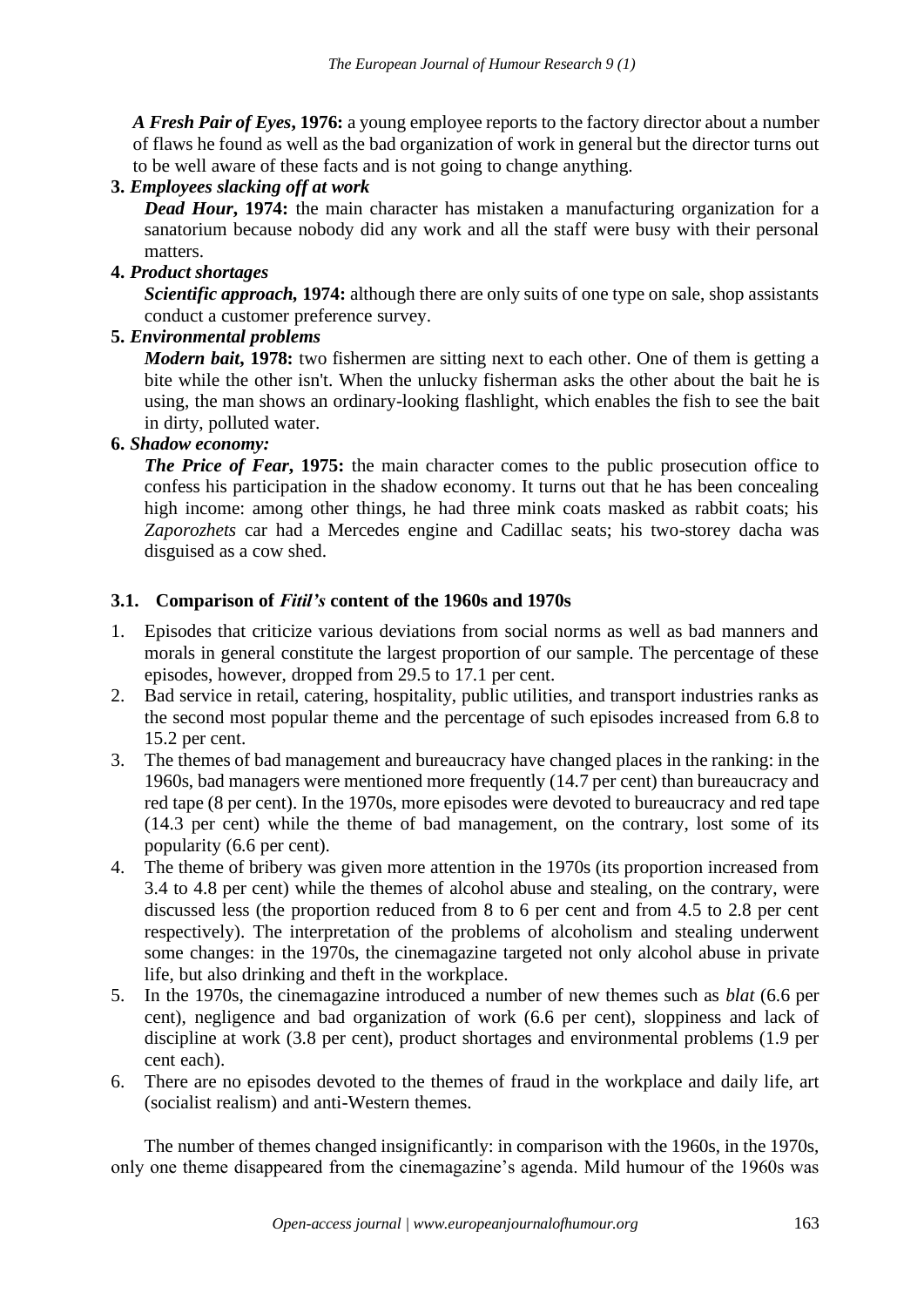replaced by harsher satire, bordering on grotesque. One of the typical devices used in this period is taking the situation to the point of absurdity – absurdization, especially in the discussions of such themes as bureaucracy and bad service. As to the actual purpose of this technique, it could be supposed that the late Soviet reality was expected to appear less odious when shown against the backdrop of absurd situations.

Examples of absurdization can be found in the following episodes:

● *Lightning Rod***, 1977**: after the excellence week had been declared in a restaurant, the waiter could no longer be rude to the customers and had to use a special 'anger room' with a customer-like mannequin to insult.

● *Decency Curve***, 1979**: a speaker is making a presentation about the decline in the warehouse theft rate. During his presentation, not only his pointer and flip chart are being stolen, but also his glass of water and trousers.

In this period, like in the previous decade, satire exposed the failings of individual people in their private lives and at work. No explicit generalizations were made, however, otherwise the cinemagazine would have had to address the problem of the malfunctioning of the whole system. Therefore, serious systemic problems were depicted as local and/or individual. In this period, *Fitil* only hints at such problems as product shortages, *blat*, bribery and environmental issues, neither denying their existence nor recognizing their seriousness.

| $N_2$ | <b>Themes</b>                                        | <b>Proportion of themes</b> |
|-------|------------------------------------------------------|-----------------------------|
|       |                                                      | in the cinemagazine's       |
|       |                                                      | content                     |
| 1.    | Morals and manners, daily life behaviour             | 13 (12,3%)                  |
| 2.    | Bad services (public catering, retail, hospitality   | $11(10,4\%)$                |
|       | industry, public utilities, pay-offices)             |                             |
| 3.    | Alcohol abuse at home and at work, anti-alcohol      | $11(10,4\%)$                |
|       | campaign                                             |                             |
| 4.    | Stealing in the workplace                            | $8(7,5\%)$                  |
| 5.    | Inefficiency in the workplace                        | $7(6,6\%)$                  |
| 6.    | Bureaucracy, red tape                                | $7(6,6\%)$                  |
| 7.    | Blat (use of informal networks to gain advantages,   | $6(5,6\%)$                  |
|       | e.g. nepotism and cronyism)                          |                             |
| 8.    | Bad organization of work                             | $6(5,6\%)$                  |
| 9.    | Bad management, suppression of criticism             | 5(4,7%)                     |
| 10.   | Bribery and extortion                                | 5(4,7%)                     |
| 11.   | Employees slacking off at work                       | 5(4,7%)                     |
| 12.   | Perestroika campaign, bureaucrats' resistance to the | 5(4,7%)                     |
|       | Perestroika                                          |                             |
| 13.   | Poor quality of products                             | 5(4,7%)                     |
| 14.   | Abuse of office, nomenklatura                        | 4(3,7%)                     |
| 15.   | Over-reporting, eyewash                              | $3(2,8\%)$                  |
| 16.   | Miscellaneous: shadow economy,<br>women's            | 5(4,7%)                     |
|       | housework, shortages of consumer<br>goods,           |                             |
|       | entertainment and culture in villages, eyewash and   |                             |
|       | window-dressing                                      |                             |

Table 3. Themes of *Fitil* in the 1980s (106 episodes)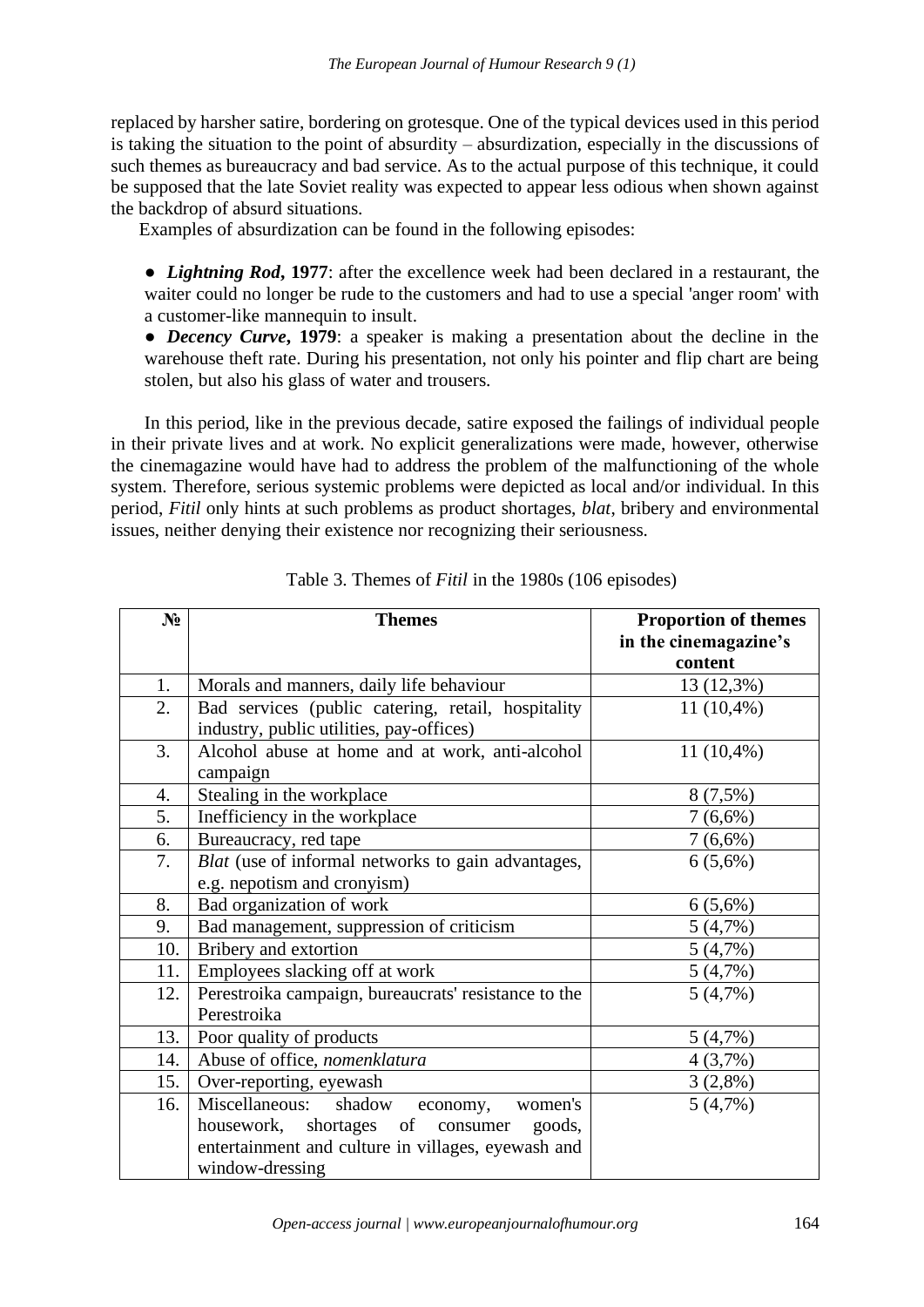The new themes can be illustrated by the following episodes of the cinemagazine:

## **1.** *Perestroika, resistance of the state bureaucracy to the Perestroika:*

● *Swinging Blow***, 1987:** a senior-ranking official listens to his employee criticizing the work of the institution. Although the boss formally agrees with his subordinate, he masterfully redirects the latter's criticisms from the minister to lower-ranking workers.

● *Whatever It Takes***, 1987**: a young head of *glavk* (main committee) is ready to sign a letter to eliminate all the instructions of this committee and thus give more freedom of action to local authorities. His deputy brings him a pile of documents together with the draft letter – all the other papers in the pile are the recommendations on how to work without instructions.

## **2.** *Abuse of office, nomenklatura:*

● *Summer***, 1980:** a state inspector comes to a health resort on an official visit, bringing his wife and two children with him, thus taking advantage of his position. Eventually, he leaves with a free load of food.

● *Instructive Excursion,* **1988:** The episode shows a tour of a luxurious palace, which contains collections of porcelain, diamonds. The 'palace' later turns out to be a former apartment of the ex-chairman of *gorispolkom* (executive committee of the city council). The ex-chairman himself is said to be 'placed under state protection' (a humorous euphemism hinting that the official was jailed for corruption).

## **3.** *Over-reporting, eyewash:*

*Optical Illusion*, 1980: a member of the housing committee is being persuaded to sign the certificate of acceptance although one of the floors seems to be missing as well as windows and balcony doors; he is offered lunch at the restaurant as a bribe.

## **3.2. Comparison of the content of** *Fitil* **in the 1970s and 1980s**

- 1. Criticism of bad manners of people in everyday life is still the main theme in the agenda of the cinemagazine although the percentage of episodes discussing this theme keeps decreasing (from 17.1 to 12.3 per cent).
- 2. After bad manners, the second popular theme remains bad service in retail, catering, hospitality, public utilities, and transport sectors, although in this case the percentage of episodes also diminishes from 15.2 to 10.4 per cent. The theme of drinking at home and at work reinforced by the anti-alcohol campaign rose in popularity and shared the second place with the theme of bad service (10.4 per cent in the 1980s in comparison with 6.6 per cent in the 1970s).
- 3. Much attention was given to the theme of theft in the workplace (from 2.8 per cent, it rose to 7.5 per cent) and the low quality of goods (from 2.8 to 4.7 per cent). Such themes as absenteeism and lack of work discipline and inefficiency at work also increased their weight (from 3.8 to 4.7 per cent and from 4.8 to 6.6 per cent, respectively). Since the majority of the episodes on these themes were produced after 1982, it can be explained by the effect of Y.Andropov's policy of 'tightening the screws' and the 'anti-pilfering' campaign in particular, and by the Perestroika launched by M.Gorbachev.
- 4. Such themes as bureaucracy, bad management and suppression of criticism lost their popularity in the 1980s in comparison with the previous decades: the percentage of episodes on bureaucracy dropped from 14.3 to 6.6 per cent; bad management, from 6.6 to 4.7 per cent.
- 5. *Blat* and negligence lost some of their weight (from 6.6 to 5.6 per cent).
- 6. As for the theme of bribery, the percentage of episodes remained virtually unchanged  $-4.7$ per cent in comparison with 4.8 per cent in the previous period.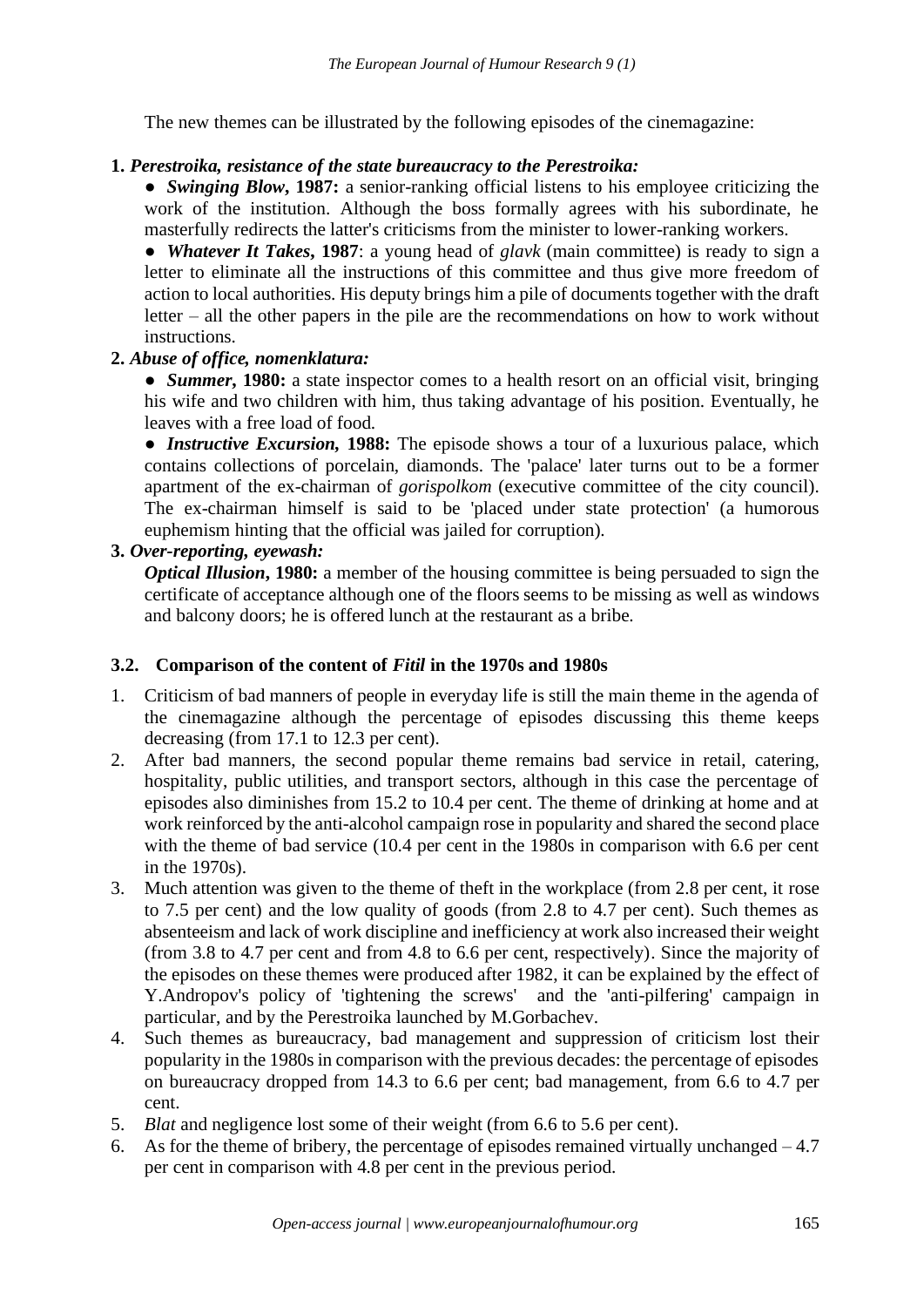7. There emerged three new themes, which, however, were not given much attention. These included the Perestroika campaign and hypocrisy of the state officials obstructing its progress (4.7 per cent, 12<sup>th</sup> position); the *nomenklatura* and abuse of office (3.7 per cent,  $14<sup>th</sup>$  position); and over-reporting and eyewash (2.8 per cent,  $15<sup>th</sup>$  position). Environmental problems and product shortages disappeared as distinct themes.

The range of themes got somewhat wider, expanding from 16 to 20. Satire and grotesque prevail, absurdization is also actively used to create a comic effect, especially in the discussion of such themes as red tape, bad management, negligence, and poor quality of production. If we look at the episodes released after the beginning of the Perestroika campaign, the change in the scale of problems becomes apparent: in this period, satire started to target not only individuals, but also groups of people. Specific situations were used to illustrate larger problems and attempts at drawing generalizations were made. In the late 1980s, *Fitil* pushed its satire to the limit of what was considered to be officially acceptable – in this period, criticism was aimed even at industrial ministers.

| $N_2$ | <b>Themes</b>                                      | <b>Proportion of themes</b> |
|-------|----------------------------------------------------|-----------------------------|
|       |                                                    | in the cinemagazine's       |
|       |                                                    | content                     |
| 1.    | Abuse of office, nomenklatura                      | 5(21,7%)                    |
| 2.    | Product shortages                                  | 3(13%)                      |
| 3.    | Alcohol abuse, alcohol shortages                   | 3(13%)                      |
| 4.    | Morals and manners, daily life behaviour           | $2(8,7\%)$                  |
| 5.    | Disempowerment of ordinary citizens                | 2(8,7%)                     |
| 6.    | Racketeering                                       | 2(8,7%)                     |
| 7.    | Miscellaneous: blat, bribery, terrorism, problems  | 6(26%)                      |
|       | in health care, military action against civilians, |                             |
|       | absenteeism and lack of discipline at work         |                             |

The new themes can be illustrated by the following episodes of the cinemagazine:

## **1.** *Racketeering:*

*Mistake***, 1990:** a racketeer mistakenly takes a state financial inspector for a rival racketeer. It turns out that the inspector extorts much more money than the racketeer himself.

## **2.** *Disempowerment of ordinary people:*

*A Simple Story***, 1990:** a visitor to a telecommunications centre finds out that his telephone number, address, name, and year of birth have been changed along with some other personal details.

## **3.** *Terrorism:*

*Terrorist***, 1990:** an airplane passenger, after surviving several plane hijackings, threatens to blow up a plane unless it fails to go straight to its destination point rather than to foreign countries.

## **4.** *Health care:*

*Sensitive Issue***, 1991:** a patient is checking into a hospital with his own medications, food and bed linen but it turns out there are no doctors left at the hospital.

## **5.** *Military action against civilians:*

*Stonewall***, 1991:** an army officer explains the reasons for an armed conflict with a local community but refuses to admit neither his own responsibility nor that of the command centre.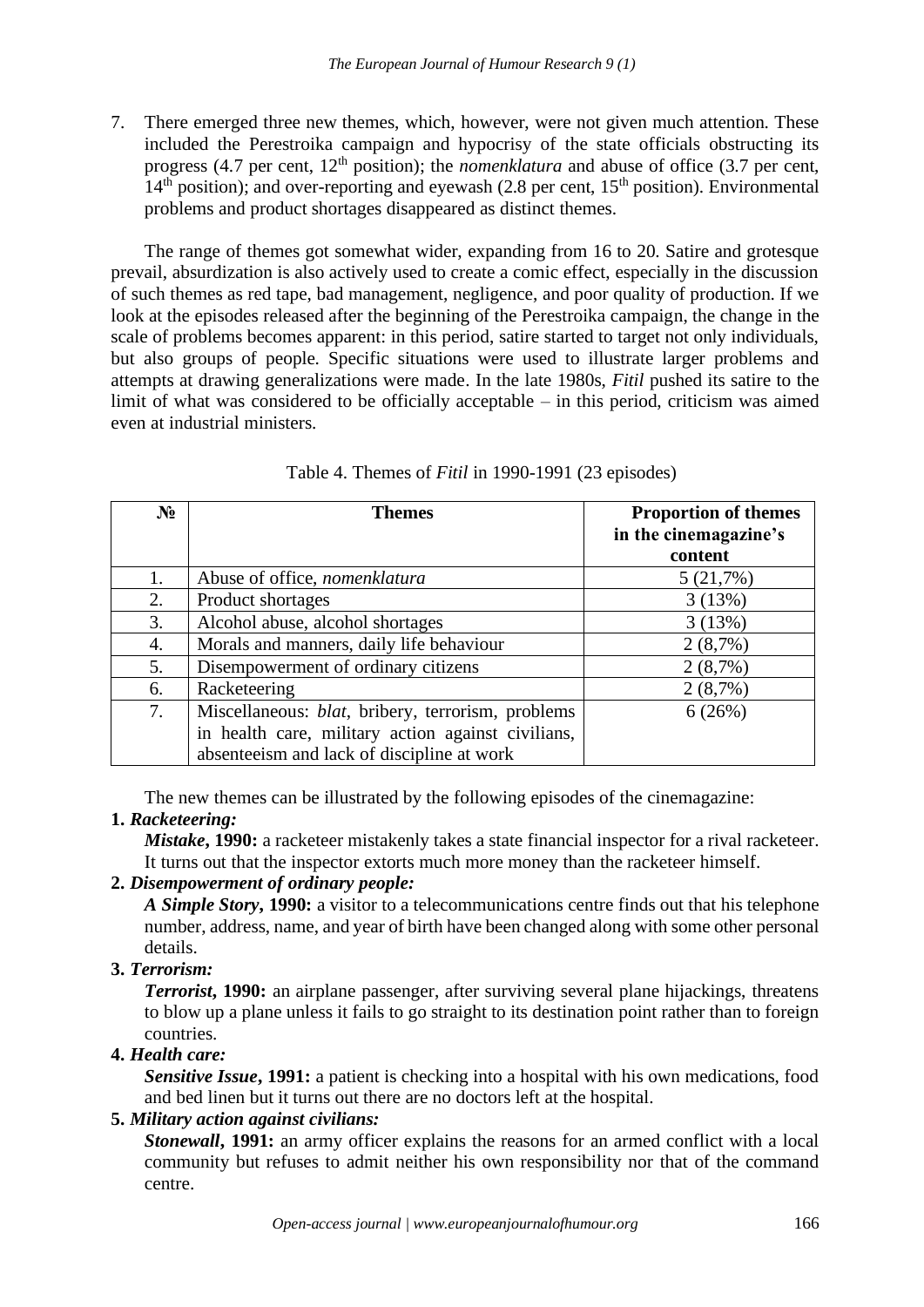#### **3.3. Comparison of the content of** *Fitil* **in the 1980s and the early 1990s**

- 1. The theme of abuse of power and the *nomenklatura* taking advantage of their privileged positions is at the top of the list as its weight increased from 3.7 to 26 per cent.
- 2. The theme of product shortages (from 0.94 to 13 per cent) and alcohol abuse together with the related theme of alcohol shortages (from 10.4 to 13 per cent) share the second place.
- 3. Less attention is paid to the theme of manners and morals (from 12.3 per cent, it drops to 8.7 per cent).
- 4. The newly emergent themes are those of racketeering and disempowerment of individual citizens (8.7 per cent).
- 5. Apart from the above-mentioned themes of *blat*, bribery and lack of labour discipline, new themes emerge in this period, such as air terrorism, deterioration of the health care system and military action against civilians. There are also a few indirect references to the growing political activity in society (political rallies are mentioned in two episodes).

Criticism in this period becomes harsher and satire predominantly takes grotesque forms. More generalizations are made and absurdization is used more widely and freely than in the 1970s and 1980s. In this period, the satire of *Fitil* challenges not only individual bureaucrats or private citizens but the *nomenklatura* in general – *Fitil* exposes the enormous material privileges of the elite and their lack of moral scruples. At the same time, the level of criticism in *Fitil* remains moderate. In the period of the collapse of the old political, economic and social systems, the cinemagazine still adhered to the principle of criticizing only individual instances rather than systemic problems.

| $N_2$ | <b>Themes</b>                                               | <b>Proportion of</b><br>themes in the |
|-------|-------------------------------------------------------------|---------------------------------------|
|       |                                                             | cinemagazine's                        |
|       |                                                             | content                               |
| 1.    | Morals and manners, daily life behaviour                    | 59 (19,3%)                            |
| 2.    | Bad service (retail, catering, hospitality industry, public | $33(10,2\%)$                          |
|       | utilities, transport, health care)                          |                                       |
| 3.    | Bureaucracy, red tape                                       | 29 (8,7%)                             |
| 4.    | Alcohol abuse at home and at work, anti-alcohol             | 28 (8,7%)                             |
|       | campaign                                                    |                                       |
| 5.    | Bad management, suppression of criticism                    | 25 (7,8%)                             |
| 6.    | Inefficiency in the workplace                               | 19 (5,9%)                             |
| 7.    | Stealing in the workplace and in daily life                 | 15 (4,6%)                             |
| 8.    | Bribery and extortion                                       | 14 (4,3%)                             |
| 9.    | Blat (use of informal networks to gain advantages, e.g.     | 14 (4,3%)                             |
|       | nepotism and cronyism)                                      |                                       |
| 10.   | Bad organization of work                                    | 13 (4%)                               |
| 11.   | Poor quality of products                                    | $11(3,4\%)$                           |
| 12.   | Abuse of office, nomenklatura                               | $10(3,1\%)$                           |
| 13.   | Employees slacking off at work                              | $9(2,8\%)$                            |
| 14.   | Product shortages                                           | $9(2,8\%)$                            |
| 15.   | Perestroika campaign, bureaucrats' resistance to the        | $5(1,5\%)$                            |
|       | Perestroika                                                 |                                       |
| 16.   | Over-reporting, eyewash                                     | $2(0,6\%)$                            |

Table 5. Summary of *Fitil's* themes in 1962-1991 (322 episodes)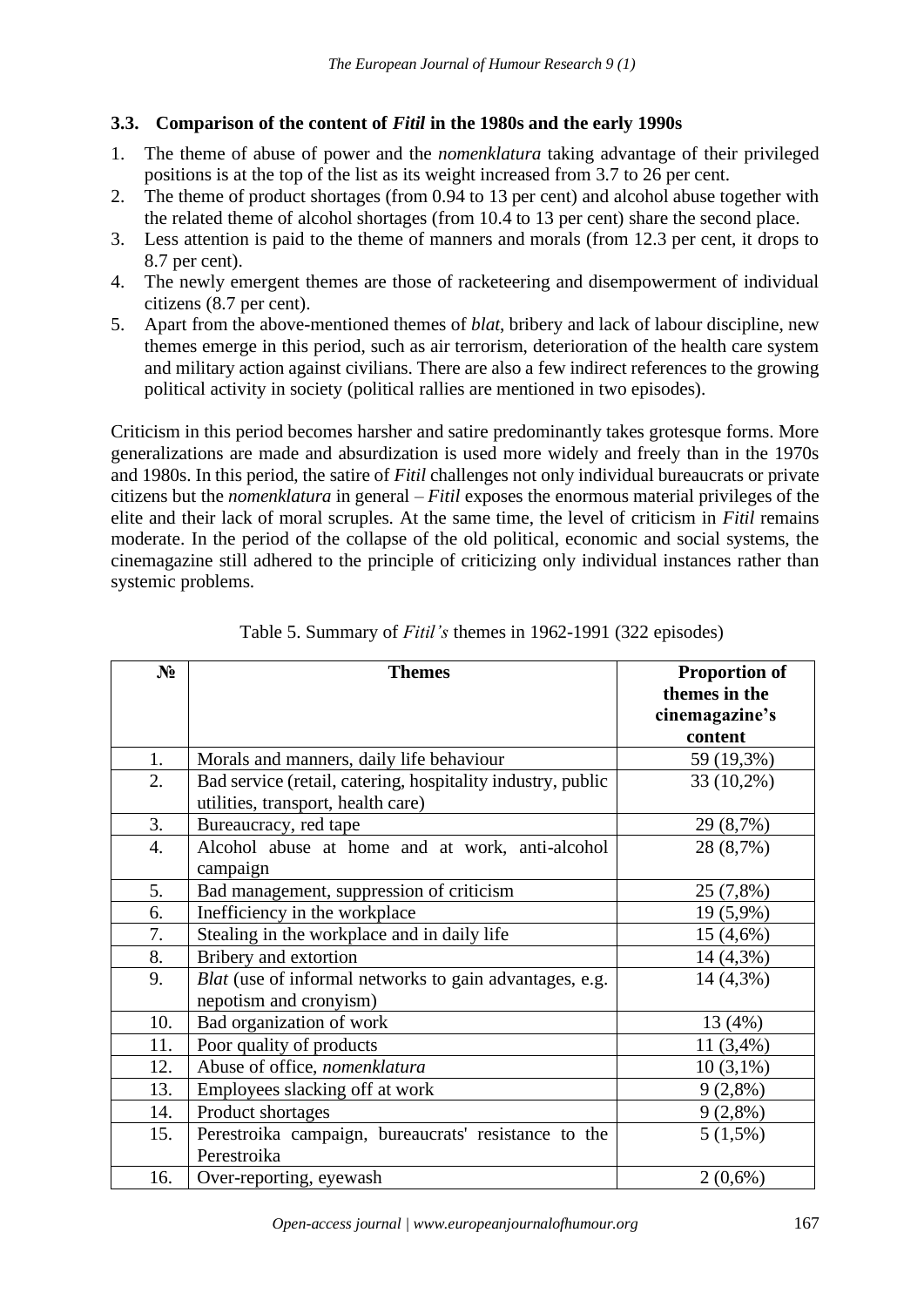| 17. | Fraud in the workplace and in daily life | $2(0,6\%)$  |
|-----|------------------------------------------|-------------|
| 18. | Foreigners, 'kowtowing to the West'      | $2(0,6\%)$  |
| 19. | Socialist realism                        | $2(0,6\%)$  |
| 20. | Environmental problems                   | $2(0,6\%)$  |
| 21. | Shadow economy                           | $2(0,6\%)$  |
| 22. | Disempowerment of ordinary citizens      | $2(0,6\%)$  |
| 23. | Racketeering                             | $2(0,6\%)$  |
| 24. | Miscellaneous                            | $11(3,4\%)$ |

The summary table (Table 5), which contains all the themes and plot patterns we identified in our analysis, requires some clarification. It may be unclear, despite the examples provided in the article, how certain themes and plots differ from each other, for instance, based on what features we distinguish between bad service and poor quality of products and why we did not put them in one category. In particular, we would like to clarify the differences between the themes that partially overlap – for example, the themes of bad management and suppression of criticism, inefficiency in the workplace, bureaucracy, bad organization at work, employees slacking off at work, poor quality of products, bad service, over-reporting and eyewash, fraud in the workplace and in daily life.

For example, the episodes dealing with the theme of bad management and suppression of criticism tend to have one main protagonist – it is always the bad manager, whose management skills are severely lacking. The protagonist creates disruption in the workplace, cannot tolerate being criticized, tries to get rid of potential rivals, and is rude to his or her subordinates and supplicants. In the episodes devoted to bureaucracy, there is either no protagonist at all or the protagonist does not occupy a managerial position. Episodes about bureaucracy focus on procedural obstacles or on bureaucrats who deliberately create hurdles for ordinary people, constantly postpone taking necessary decisions and substitute them with formalities. A bad manager is not always a bureaucrat and vice versa, a bureaucrat is not always a manager. Bureaucracy can be shown as an impersonal force that complicates normal life and work.

The theme of inefficiency in the workplace is different from the theme of bad organization at work. In the former case, the episodes make quite clear who the culprit is – these are ordinary workers whose bad personal qualities prevent them from doing their work well or those who are simply unwilling to work. In the latter case, it is the dysfunctional working environment that is the cause of troubles: in other words, the cause is not the bad manager or bad workers but the way the work is organized. Moreover, we identified as a separate theme that of employees slacking off at work: such episodes depict not the ineffective work process that fails to bring desired results and not its bad organization leading to inefficiency but ordinary workers lacking motivation to fulfil their duties. Nothing is said about the quality of work itself or what happens when the characters actually do some work or how their bosses react.

The episodes which discuss poor quality of products usually show goods that are defective in a certain way (malfunctioning electrical transformer, water resistant raincoats which turn out not to be water resistant at all, identical defective door locks in newly built apartments, and so on). What distinguishes these episodes from those about bad service is that the latter criticize inadequate services, for example, in hotels, shops, transport, health care, or in the housing and utility sphere. Typically, the episodes about bad service show how house tenants or clients in shops, restaurants, canteens, and hotels are overcharged, disrespected and mistreated. Moreover, episodes about inefficiency in the workplace depict the working process itself while episodes about bad service or poor quality focus on the results of this process.

Finally, we decided to analyse the episodes dealing with the problem of over-reporting and eyewash separately from those discussing fraud in the workplace and in daily life because the former demonstrate how characters are trying to hide that the work has not been done properly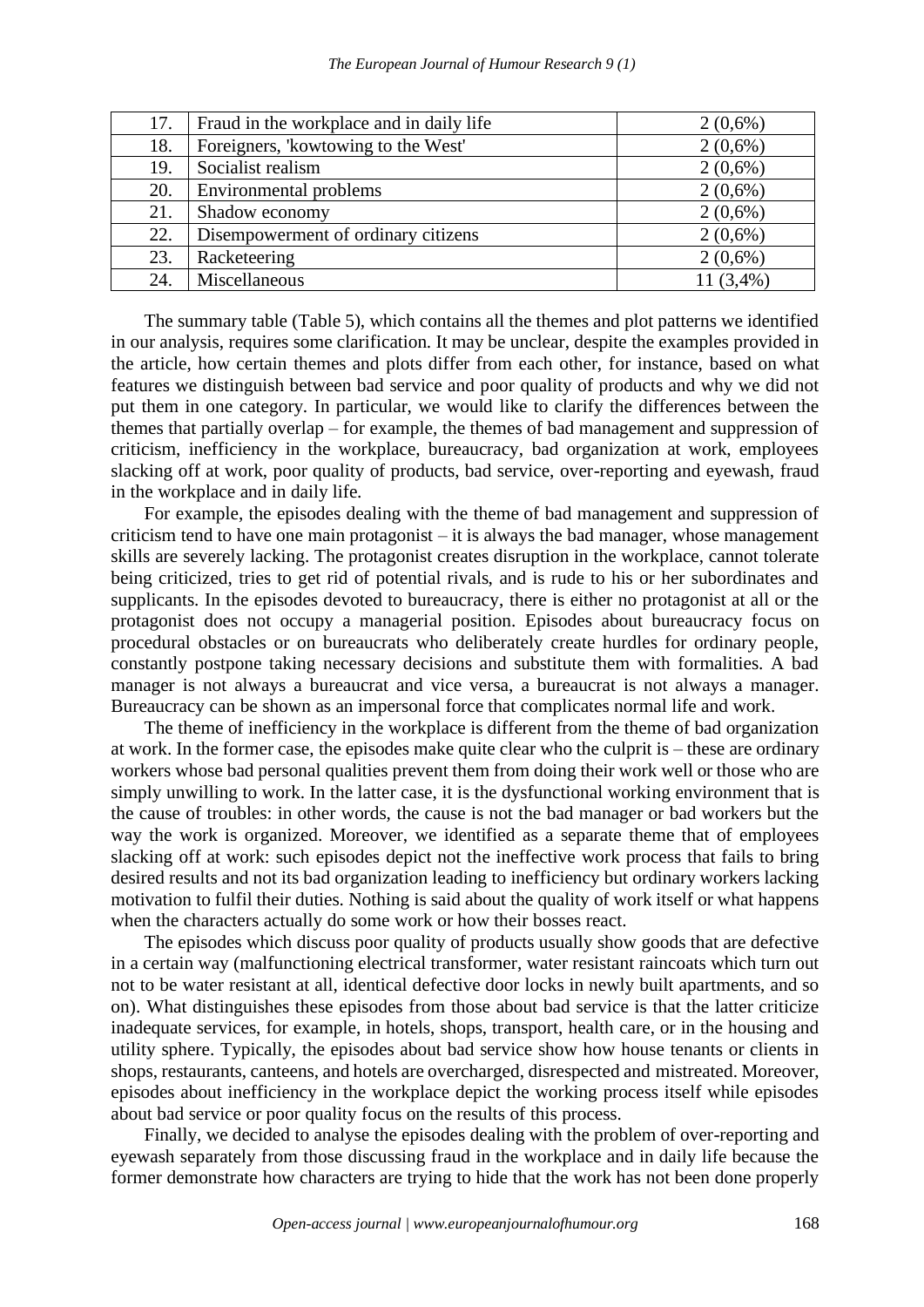or has not been done at all (e.g. by writing false reports or over-reporting their performance). The latter show the small tricks people resort to in order to take personal advantage of different situations.

## **4.** *Fitil's* **agenda dynamics: changes in the choice of themes and stories**

As the tables illustrate, some themes and plots recurred from decade to decade. The themes addressed by *Fitil* most frequently (in three periods out of four) were morals and manners, bad service, alcohol abuse, bureaucracy, abuse of office, bad management, stealing in the workplace, inefficient and lazy workers, bribery, poor quality and shortages of products. This leads us to the logical question, then, what do these themes have in common and why were they so popular? The analysis of attention allocation in *Fitil* in different periods leads us to the question about the factors that determined the choice of different themes and stories, their disappearance from the agenda and emergence of new ones. It may be supposed that the themes chosen by the medium resonated with larger social issues and, therefore, their appearance and disappearance from the agenda of the cinemagazine were determined by the growing or declining significance of these issues in society. It is true but only to a certain extent. It is easy to see why bad customer service and the low quality of Soviet goods kept coming up in *Fitil's* agenda in the Soviet period as these were sensitive topics for the late Soviet Union. Nevertheless, our analysis has not revealed a direct connection between the number of episodes devoted to certain themes and their social relevance. If we look at the number of episodes exploring the themes of bad service and poor quality of goods, we will see that the popularity of the latter grew steadily from the 1960s through the 1970s and until the 1980s, which seems quite logical as the increasing frequency of mentions reflects the deterioration in the quality of industrial goods by the end of the Soviet period. On the other hand, the theme of bad service appears to have been discussed most actively in the 1970s but the interest in this theme somewhat waned in the 1980s. Does it mean that the quality of Soviet service improved? With a high degree of confidence, we can say no. Apart from that, there were other significant themes which attracted little or no attention on the part of *Fitil's* creators (directors and scriptwriters), such as shadow economy, disempowerment of ordinary citizens, environmental problems, over-reporting and eyewash. Thus, social significance was not the only factor that affected the choice of themes and the frequency they recurred in the cinemagazine.

The second factor in the choice of themes was that some problems could be easily blamed on the human factor: such issues as bad service, alcohol abuse or stealing in the workplace might as well have been caused by the faults of individual people – bureaucrats, bribe-takers, thieves, drinkers, slack workers, and so on – not by the flaws of the system itself. Thus, by pointing fingers at incompetent or dishonest individuals, the state could shift the blame from itself.

The last but not least important factor that influenced *Fitil's* agenda was the effect of different ideological campaigns initiated by the government. This is the feature that *Fitil* shared with other forms of mainstream Soviet satire.

Starting from the late 1950s and until the late 1980s and early 1990s, there were several large-scale campaigns which could have affected the choice of themes. One of such campaigns was directed against the Soviet youth subculture of *stilyagi* ('style-chasers'), who followed Western fashion trends, preferred Western music and dance style to Soviet ones. Their flashy clothing, behaviour and manners that deviated from the common social norms seemed to be a challenge to Soviet conventions, which led the government to launch a campaign against them, first in the mass media and then by engaging the forces of militia and *druzhinniks* (volunteer militia brigades). The *stilyagi* were targeted by feuilletons and invectives; they were often caught in the streets by militiamen and *druzhinniks*, who cut off their hair or spoilt their clothes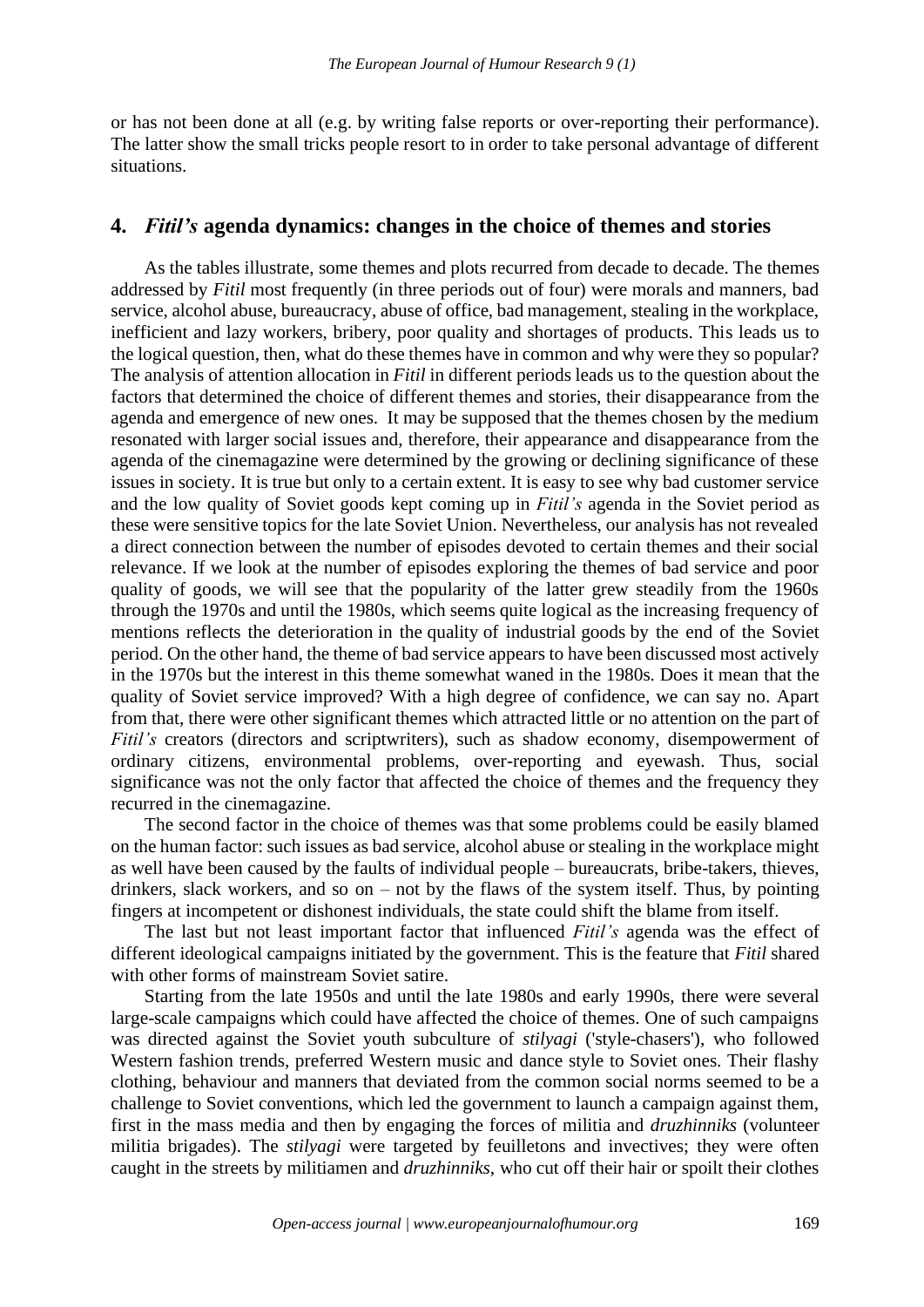(Lebina 2015: 324-325; 333-334). The media campaign against the *stilyagi* involved influential magazines and newspapers such as *Krokodil* and *Komsomolskaya pravda* (Kozlov 2015). It can be supposed that this campaign, which started in the late 1940s and the early 1950s, was a part of the campaign against 'rootless cosmopolitans' and 'kowtowing to the West.' Although *Fitil* could be expected to participate in this campaign, we have not found any mentions of *stilyagi* in the 1960s issues. This could be explained by the fact that by the time *Fitil* was launched (1962), the anti-*stilyagi* campaign had subsided together with the decline of this subculture.

The second important state campaign of the 1950s and early 1960s was the anti-religious campaign. After N. Khrushchev came to power, there was a new resurgence of intolerance towards religion. On 7 July 1954, the CPSU Central Committee published the decree 'On Major Shortcomings in Scientific-Atheistic Propaganda and on Measures to Improve It,' which signified a start of the campaign in mass media, cinema, and education. The campaign led to a decline in the number of active churches (Lyubimova et al. 2019; Gorbatov 2014). In those episodes of *Fitil* that we analysed, we have not found any criticism of religion or priests – neither in any episodes of the 1970s and 1980s nor in the earlier episodes of the 1960s, which were chronologically closer to the time of the anti-religious campaign. Apparently, by 1962, the campaign had run its course and, in the following decades, the Soviet government did not see it necessary to pursue its anti-religious agenda as actively and consistently as before. It did not mean, of course, that all the restrictions on religious freedom were lifted and that there were no persecutions of people of faith (Alexeeva 1992).

The third large-scale campaign was the campaign against social parasites, which resulted in persecutions of those who failed to engage in 'socially useful work' (Fitzpatrick 2008). This campaign was launched in the early 1950s and reached its apogee in the mid-1960s. It encompassed such spheres as legislation (Fitzpatrick 2008; Lastovka 2011); ideology (Programme of the Communist Party of the Soviet Union); art and mass media (e.g. magazine *Krokodil*. For more detail see: *Krokodil* Pays a Visit to *Meduza*: May Day Idleness 2015). Since *Fitil* was considered to be a satirical cinemagazine, it would be reasonable to expect that it would actively participate in the anti-parasite campaign. As our analysis has shown, however, this was not the case. The theme of what was then termed as 'parasitic lifestyle' did not come up in any of the episodes we studied. Instead, there are episodes discussing the themes of negligence at work, sloppy and lazy workers and bad organization of work. These themes cannot of course be seen as equivalent to the theme of social parasites. One of the reasons why we found no such episodes could be that we analysed only a third of all the Soviet-period episodes of *Fitil*, so this theme might have been raised in the episodes that escaped our attention.

One of the most significant large-scale long-term campaigns was the anti-alcohol campaign. It started in the late 1950s and intensified in the following decades, particularly in the Perestroika years (Fokin 2014; Kaunova 2013). Cinemagazine *Fitil* reflected all the stages of the struggle for sobriety: there were episodes devoted to home drinking, alcoholism in the workplace and even to specific decrees of the anti-alcohol campaign. This topic was widely discussed throughout the whole Soviet period of the magazine's existence, especially during the Perestroika. It should be noted that the introduction of the *Glasnost* policy (a call for greater openness) affected the way these themes were presented. Some episodes criticize not only alcohol abuse, but also certain mistakes and excesses of the anti-alcohol campaign itself: this can be illustrated by the episode *Gorko!* of 1987 about the newlyweds who had to organize their wedding banquet in a restaurant disguising it as a funeral wake so that they and their guests were allowed to drink alcohol. In the total period under investigation, the number of episodes touching in some way upon the theme of alcohol abuse was 28, that is, 8.7% of the total number.

Another large-scale long-term campaign was the campaign for better labour discipline, which, although it was planned as an independent campaign, relied on the effects of other campaigns, such as the campaign against social parasites and alcoholism, since all of them were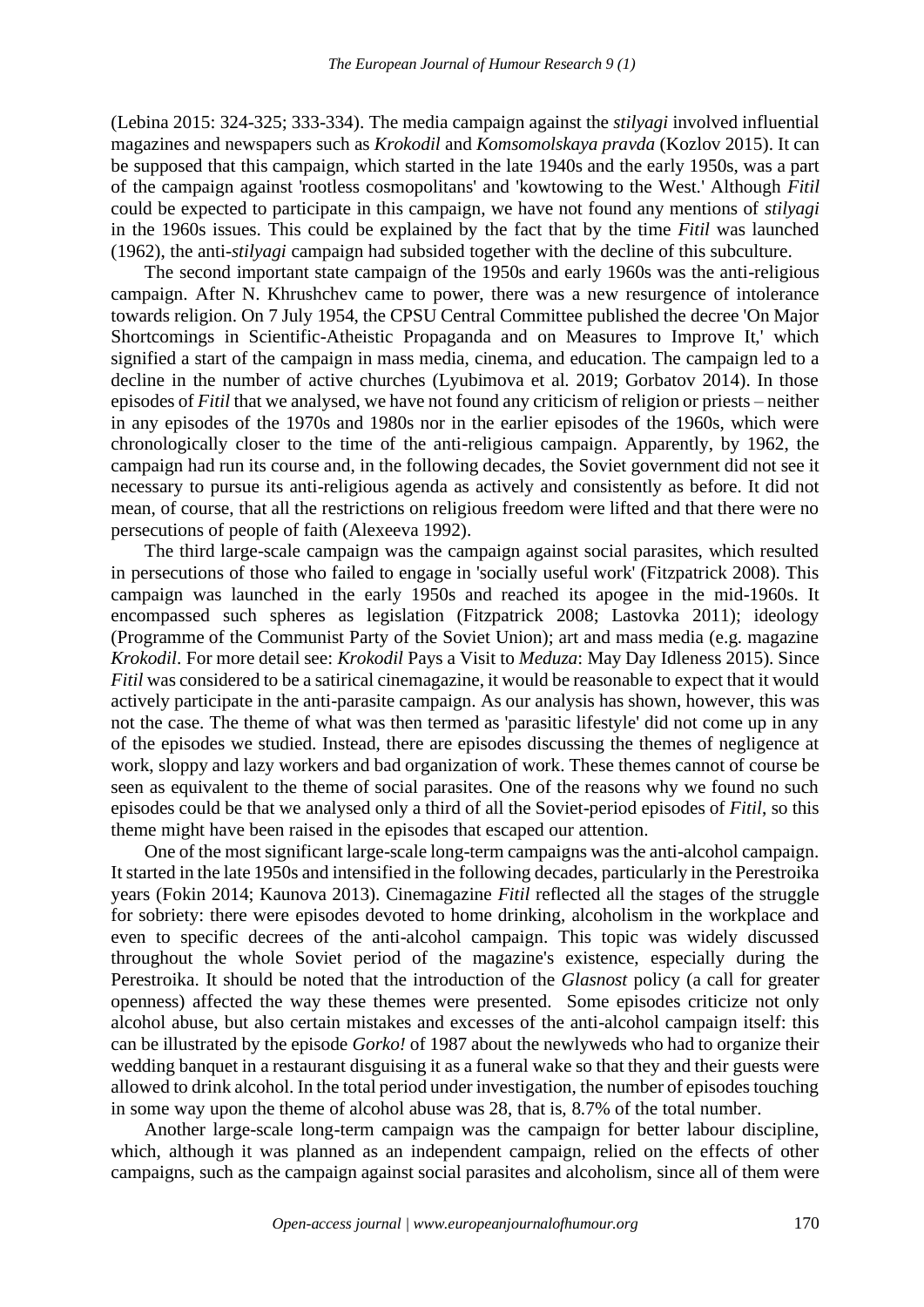aimed at stimulating people to work for the common good and at minimizing the effects of workdodging. The government went to great lengths to improve discipline in the workplace and the campaign was much spoken about in the mass media, at party conferences and staff meetings (Smolyak 2012). The campaign also comprised a struggle against '*nesuny*' (pilferers) – those who stole goods, raw materials and spare parts from their enterprises. Enterprises tried to deal with this problem by catching and punishing pilferers; mass media also condemned theft in the workplaces by discussing the process and its implications, although it was never openly denoted as 'pilfering' (Smolyak 2012). This problem was covered extensively by *Fitil*: starting from absenteeism and poor performance in the workplace, bad organization of work and negligence to the low quality of production and services caused by such careless and negligent attitudes as well as the problem of theft in the workplace. It should be noted that, judging by the number of episodes devoted to different aspects of labour discipline and its improvement, this theme seemed of primary importance to the creators of *Fitil* and their government patrons (100 episodes out of 322, that is, 31%).

#### **5. Conclusions**

Cinemagazine *Fitil* exhibited genre features of Soviet mainstream satire of the earlier periods and was the product of the state policy in the sphere of humour and comedy.

The main objects of mockery in all the periods of the cinemagazine's existence were corrupt or incompetent state officials and bureaucrats. Therefore, even though *Fitil* paid significant attention to the private sphere, in particular deviations from the social norms, its key focus was work life. Even in the early period of Soviet mainstream satire, bad managers of middle and lower ranks were frequently targeted. Following the traditions of the pre-Thaw period satire, bad management was essentially shown as being caused by the vices of specific people portrayed as hypocritical, cynical, conceited, arrogant, and so on. Thus, the message was conveyed that it was the bad qualities of the managers rather than the flaws of the whole system that caused the problems. Regardless of who was being satirized – state officials or private citizens, the goal of mainstream satire was to set the norms of behaviour in society. In the way similar to the satire of the earlier periods, *Fitil* was expected to perform an educational rather than entertaining function, which is why its issues were played for the mass public before films in cinemas: in other words, the 'educational' part (*Fitil*) preceded the entertainment (film).

The nature of comedy in *Fitil* changed from humour and irony in the 1960s to grotesque and absurdization in the 1970s and 1980s. Grotesque in the post-war satire contributed to the effect of 'estrangement' – the reality depicted was changed beyond recognition and the objects of satire were made as unlikeable as possible. The cinemagazine's agenda included social issues of a different scale. Dealing with the most serious problems, such as product shortages, shadow economy, *blat*, and negligence, *Fitil* used the same strategy as satire of other genres: these problems were generally depicted as local. Much attention was given to morals and manners and bad service. These problems were mostly presented in the light of everyday life – as daily nuisances and annoyances – and their discussion did not grow into criticism of systemic failings of the Soviet state. Until the late 1980s, instead of discussing significant social problems, *Fitil* had predominantly targeted individual flaws and local situations. Only at the end of the Perestroika period, the cinemagazine's creators attempted to make more general statements about the Soviet people, *nomenklatura* and health care system.

Mainstream Soviet satire, which *Fitil* was part and parcel of, targeted specific flaws and failings, which were mere symptoms of the ills, and used them as cover-ups for real problems. In the late Soviet period, mainstream satire continued to perform the key function it inherited from its predecessor, satire of the Stalin period, by making false diagnoses about life in the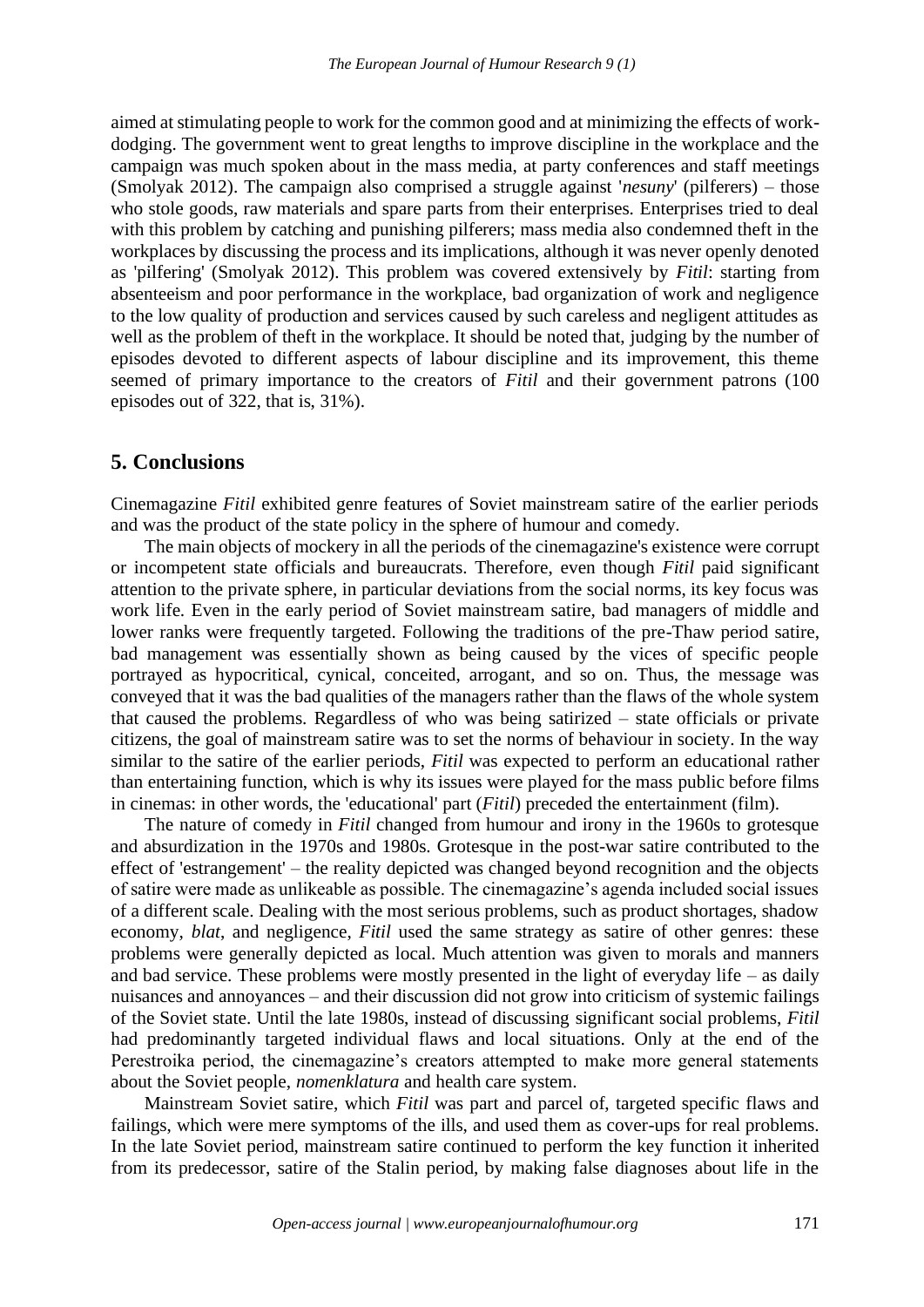country. The majority of *Fitil's* episodes (especially those that resembled journalist investigations, which we did not consider in this article) focused on specific shortcomings and failings, for instance, negative situations and those responsible for them. Similar to the satire of the late Stalin period, which promptly responded to state-initiated political campaigns, *Fitil* was explicitly or implicitly involved in various campaigns such as the anti-alcohol campaign, the campaign for better labour discipline, and also, to some extent, into the campaign against social parasites.

The analysis of the content of *Fitil* brings to light the key characteristics of Soviet satire. For clarity, let us once again look at the differences between satire, humour and the comic that we discussed at the beginning: while satire is understood here as the use of ridicule to expose or denounce negative aspects of reality, humour is seen as milder forms of mockery over specific weaknesses and wrongdoings. Finally, the comic is defined as the quality with which the human mind endows things when it observes a contradiction between reality and an aesthetic ideal and this observation engenders laughter.

Our research of *Fitil's* content (at least the part of the content chosen for the analysis) has shown that the very nature of satire (and *Fitil* claimed to be a satirical cinemagazine) was shaped by the policy pursued by the Soviet state in relation to the comic. In fact, what *Fitil* offered was not satire per se, as it did not aim to expose the flaws and problems of the whole Soviet system. *Fitil's* satire was closer to humour as it targeted specific drawbacks without trying to make any generalized statements about the reality as such. Thus, it would hardly be an exaggeration to say that Soviet satire was more of an imitation rather than real satire and that, in fact, it performed the functions more typical of humour. Moreover, the comic underwent certain transformations under pressure of the state authorities: only certain aspects of reality were selected as appropriate for mockery by those in charge.

If we look at the phenomenon of *Fitil* in a broader cultural context, we cannot but agree with R. Higgie's idea that in order to neutralize criticism and create an illusion of opposition, dominant culture adopts elements of a counterculture or even produces it and, as a result, such 'fake' counterculture can become an organic part of the mainstream (Higgie 2017), which is fully applicable to the case of satire discussed in this article. This supposition appears to be accurate in relation to *Fitil* except for the fact that this cinemagazine was not absorbed by dominant culture but was its part and parcel from the very moment it was created: whatever the show chose to disclose to the public was always pre-approved by the controlling authorities. What *Fitil* presented was not an act of protest or revolt, it was not even an imitation thereof but a form of self-criticism that went in line with the claims the Soviet ideologues had been making since the very beginning of the USSR's existence. The boundaries of such self-criticism were usually quite narrow, as it did not venture beyond exposing individual flaws and inefficiencies of certain people. *Fitil's* criticism was aimed at maintaining the status quo and demonstrating the audience that the government was aware and in control of the current situation, at the same time outlining the limits of what was permissible to criticize and what was not.

Overall, *Fitil* can be seen as a perfect illustration of state policy in the sphere of humour and comedy. The main purpose of the cinemagazine was to set behaviour norms for Soviet citizens and encourage desired behaviour; reinforce the regime by directing the public's attention towards specific flaws and thus prevent them from seeing the whole picture. In other words, the false diagnosis that *Fitil* persistently made was that it was not the vices of the Soviet system that caused the country's problems but the vices of specific people, in particular their inability to maintain labour discipline, their laziness and bad habits.

#### **References**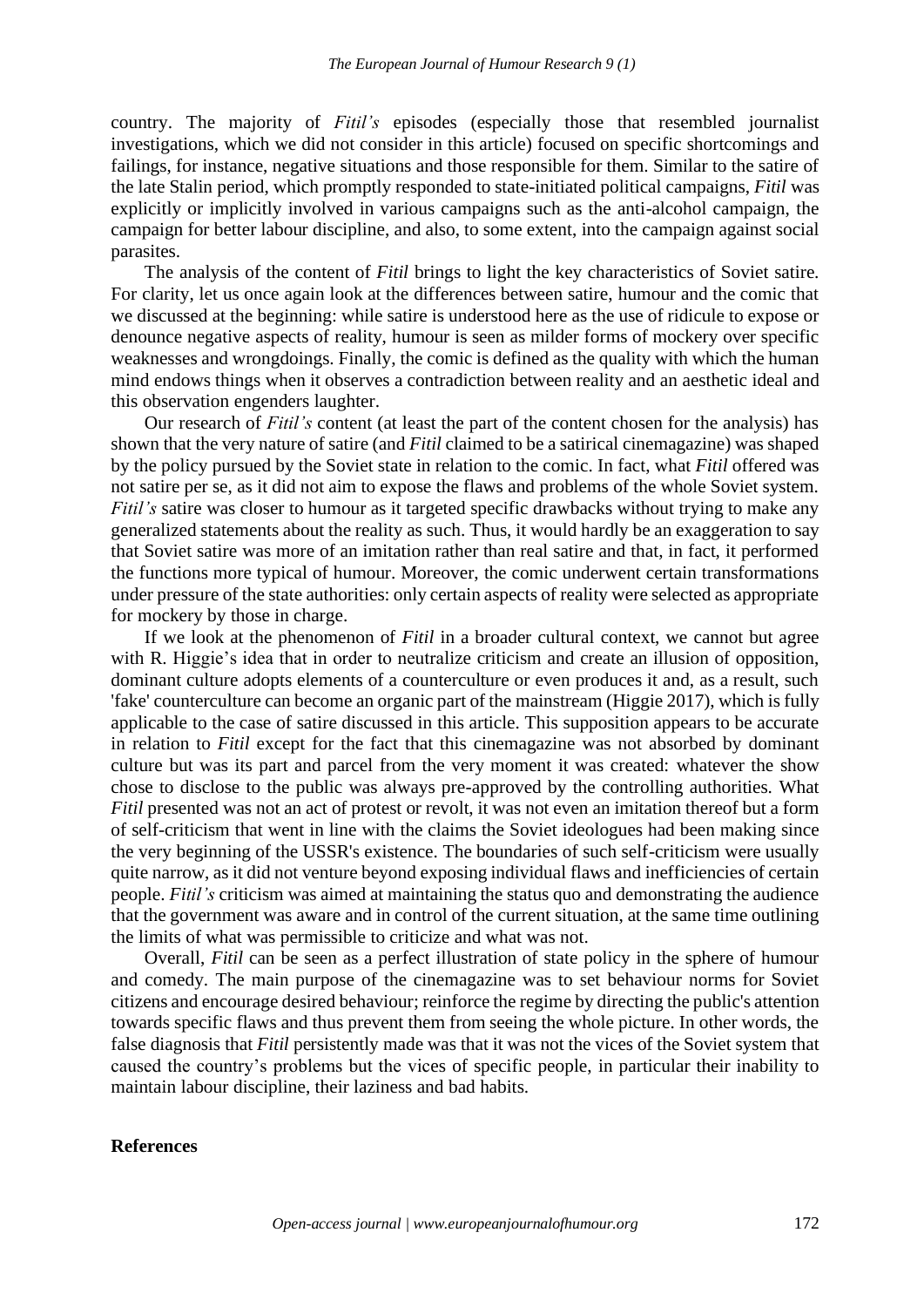- Alexeeva, L. M. (1992). *History of dissidence in the USSR. Contemporary period.* Vilnius Moscow. Retrieved June 30, 2020 from [http://library.khpg.org/files/docs/1314780425.pdf.](about:blank)
- Dobrenko, E. (2013). Gogols and Schedrins: lessons of 'positive satire'. *Novoe literaturnoye obozrenie* 121. Retrieved June 30, 2020 from [http://www.intelros.ru/readroom/nlo/121-](about:blank) [2013/19673-gogoli-i-schedriny-uroki-polozhitelnoy-satiry.html.](about:blank)
- Eremeeva, E. A. (2013). Soviet Humorous Discourse: `Content-Analysis of Soviet Political Jokes and Magazine 'Perets'. *Istoricheskaya informatika* 6. Retrieved June 30, 2020 from [http://kleio.asu.ru/2013/4/hcsj-42013\\_14-24.pdf.](about:blank)
- Fitzpatrick, S. (2018). Social parasites: How tramps, idle youth, and busy entrepreneurs impeded the Soviet march to communism, in: *Soviet Social Policy: Scenes and Actors, 1940-1985*. Moscow: OOO 'Variant', Center for Social Policy and Gender Studies, pp. 219-254.
- Fokin, A. A. (2014). The Decree of the CPSU Central Committee and Council of Ministers of the USSR 'On the Intensification of the Struggle against Alcoholism and Enforcing Order in the Sale of Strong Alcohol Drinks' and the anti-alcohol campaign of the 1960s. *Journal of Chelyabinsk State University* 12 (341). Retrieved June 30, 2020 from [https://cyberleninka.ru/article/n/postanovlenie-tsk-kpss-i-soveta-ministrov-sssr-ob](about:blank)[usilenii-borby-s-pyanstvom-i-o-navedenii-poryadka-v-torgovle-krepkimi-spirtnymi](about:blank)[napitkami-i.](about:blank)
- Golubev, A. V. (2008). *'If the world crashes down on our republic': Soviet society and external threat in the 1920-1940s.* Moscow: Kuchkovo pole, 2008. Retrieved June 30, 2020 from [http://istmat.info/node/47296.](about:blank)
- Gorbatov, A. V. (2014). Propaganda and mass media in the period of Khrushchev's antireligious campaign (1954-1964). *Journal of Kemerovo State University*. 3. Retrieved June 30, 2020 from [https://vestnik.kemsu.ru/jour/article/view/1421/1416.](about:blank)
- Grinko, I. A. & Shevtsova, A. A. (2018). The 'woodpecker hammering on reports' and other animals: science in the mirror of Soviet caricature. *Istoricheskaya ekspertiza* 2. Retrieved June 30, 2020 from [https://istorex.ru/page/grinko\\_ia\\_shevtsova\\_aa\\_dyatel\\_dokladodolbyaschiy\\_i\\_drugie\\_zhiv](about:blank) [otnie.](about:blank)
- Higgie, R. (2017). Under the Guise of Humour and Critique: The Political Co-option of Popular Contemporary Satire, in *Milner Davis J. (eds) Satire and Politics. Palgrave Studies in Comedy*. Palgrave Macmillan, Cham, pp. 73-102.
- Kalinin, I. (2013). Laughter as labour and laughter as a commercial product (Stakhanovite movement and capitalist conveyor). *Novoe literaturnoye obozrenie* 121. Retrieved June 30, 2020 from [http://www.intelros.ru/readroom/nlo/121-2013/19671-smeh-kak-trud-i-smeh](about:blank)[kak-tovar-stahanovskoe-dvizhenie-i-kapitalisticheskiy-konveyer.html.](about:blank)
- Kaunova, E. V. (2013). Alcohol industry in the USSR: reforms and consequences. *Analitika kulturologii* 27. Retrieved June 30, 2020 from [https://cyberleninka.ru/article/n/piteynaya](about:blank)[industriya-sssr-reformy-i-posledstviya.](about:blank)
- *KVN: History of the project and its name*. *FYI.* (2008). RIA Novosti as of 09:32, 08.11.2008. Retrieved June 30, 2020 from [https://ria.ru/20081108/154649576.html.](about:blank)
- Klinova, M. A. & Trofimov, A. V. (2017). Administrative practices of regional and local Soviet and party authorities in 1953-1964 (materials of magazine *Krokodil*). *Journal of the South Ural State University*. *Series: Social Sciences and Humanities* 17 (3), pp. 25-29.
- Kozlov, V. V. (2015). *Stilyagi. Young, brave, free*. St.Petersburg: Amfora. Retrieved June 30, 2020 from [https://culture.wikireading.ru/24677.](about:blank)
- *Krokodil pays a visit to Meduza: May Day idleness* (2015). Meduza as of 15: 17, 01.05.2015. Retrieved June 30, 2020 from [https://meduza.io/galleries/2015/05/01/krokodil-v-gostyah](about:blank)[u-meduzy-pervomayskoe-tuneyadstvo.](about:blank)